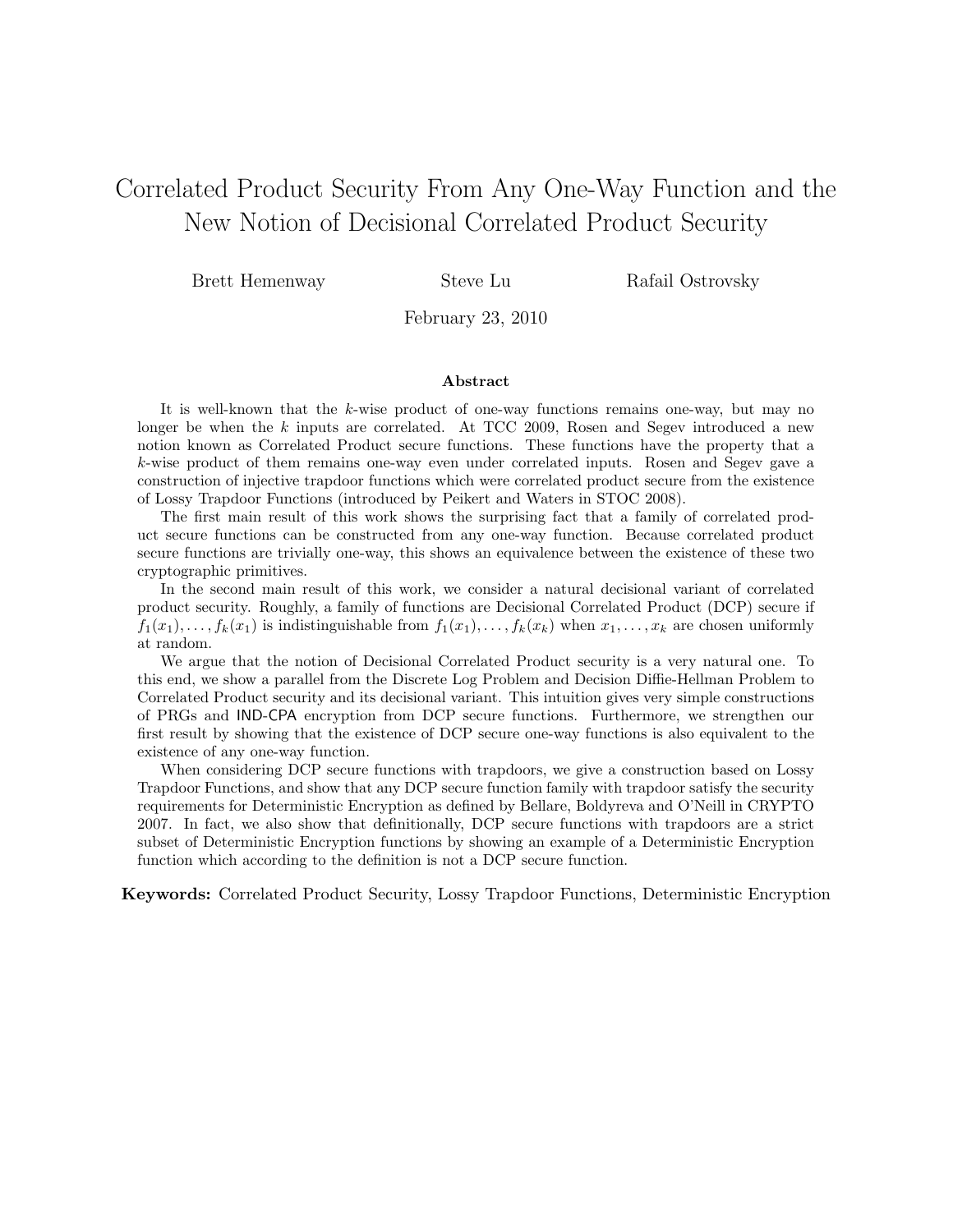### 1 Introduction

In 2008, Peikert and Waters [PW08] introduced the notion of Lossy Trapdoor Functions (LTDFs), and used them as a building block to create encryption secure against a Chosen-Ciphertext Attack (CCA). In a recent result [RS09], Rosen and Segev considered a relaxation of the primitive that they called Correlated Product secure functions. Intuitively, these are families of one-way trapdoor functions whose k-wise products remain one-way even if the inputs on each coordinate are correlated. Rosen and Segev showed that the original Peikert-Waters Construction of IND-CCA secure encryption remained secure when instantiated with Correlated Product secure injective one-way trapdoor functions. They went on to show that Lossy Trapdoor Functions were Correlated Product secure, yet there was a black-box separation between LTDFs and Correlated Product secure one-way trapdoor *permutations*.

Correlated Product secure functions appear to be simpler to achieve than Lossy Trapdoor Functions which have a *statistical* lossiness requirement. Despite this appearance of relative simplicity there have been few examples of correlated product secure functions that are not Lossy Trapdoor Functions. The notable exceptions are the constructions given in  $[Pei09]$  and  $[FGK^+10]$ .

In 2007, Bellare, Boldyreva, and O'Neill [BBO07] introduced a new notion known as Deterministic Encryption (DE). The deterministic property of the encryption affords the scheme many practical applications, such as searchable encryption, but at the same time requires new security definitions. Subsequent works [BFO08, BFOR08] demonstrate equivalences between various definitions of DE and show that the existence of a special kind of LTDFs imply the existence of deterministic encryption, which in turn implies the existence of **IND-CCA** secure cryptosystems.

#### 1.1 Our Results

In this work, we introduce (in Section 3) a notion of Decisional Correlated Product (DCP) security, which strengthens the definition of Rosen and Segev. We argue that this is a natural stepping-stone between Lossy Trapdoor Functions and Correlated Product secure functions. Intuitively, these are families of functions such that for any k functions  $f_1, \ldots, f_k$ , the distributions  $\{(f_1(x_1), \ldots, f_k(x_1))\}$ and  $\{(f_1(x_1), \ldots, f_k(x_k))\}\$ are indistinguishable when  $x_1, \ldots, x_k$  are chosen uniformly at random. Of course, a family of constant functions satisfies this definition, so for non-trivial results, we either specify that the functions be (individually) one-way or that they be injective with large domain. It turns out that, under either one of these assumptions, these families can be shown to also be Correlated Product secure. This is proven in Section 4 as the following lemmas:

**Lemma 2.** If  $\mathcal{F} = (G, F)$  is a family of k-DCP secure functions with super-polynomial size domain that are injective, then  $\mathcal F$  is k-correlated product secure.

**Lemma 3.** If  $\mathcal{F} = (G, F)$  is a family of k-DCP secure one-way functions, then  $\mathcal{F}$  is k-correlated product secure.

In Section 5, we look at a number theoretic connection between DCP security and regular CP security. Roughly speaking, we demonstrate that the function family  $f_s(x) = s^x$  is CP secure if the Discrete Log assumption holds, and is DCP secure if the DDH assumption holds. Of independent interest, we show that the classical DDH-based pseudorandom generator can be generalized to use DCP secure functions. We show there exists a PRG with linear stretch that only makes 2 invocations to DCP secure one-way permutations that are not necessarily trapdoor.

Our first main result considers families of one-way functions that are DCP secure. We show that such families are automatically (plain) Correlated Product secure, and demonstrate a construction from any pseudorandom function family. Due to the celebrated fact that a PRF family can be constructed from any one-way function ([GGM86, ILL89, HILL99]), we obtain an equivalence between the existence of one-way functions, DCP secure one-way function families, and CP secure function families. This is proven in Section 6 as the following theorem: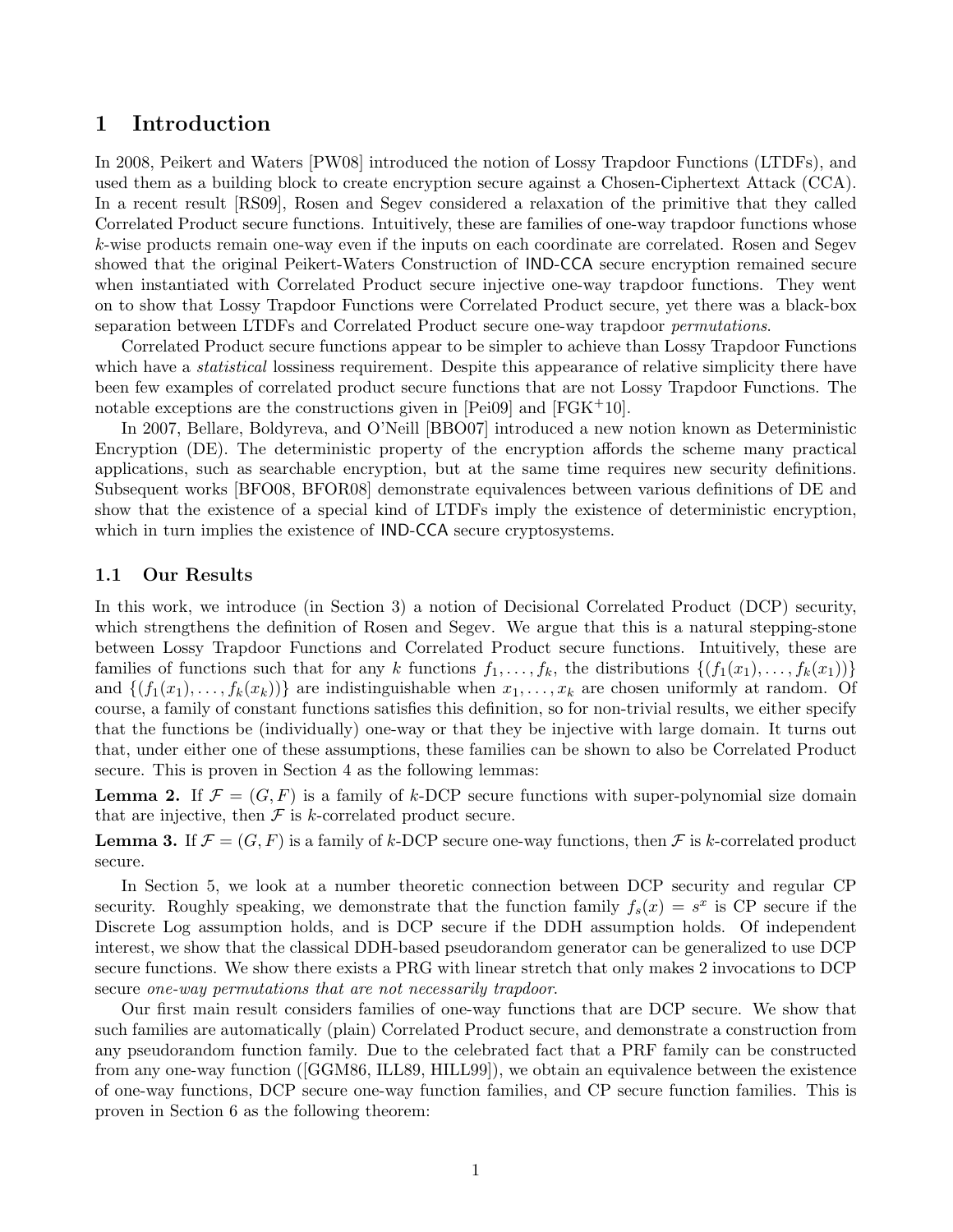Theorem 1. The following statements are equivalent:

- 1. One-way functions exist.
- 2. k-DCP secure families of one-way functions exist.
- 3. k-CP secure families of one-way functions exist.

It is interesting to note that Correlated Product secure functions without trapdoor are equivalent to one-way functions, while the recent results of Vahlis [Vah10] show that Correlated Product secure functions with trapdoor cannot be constructed from enhanced one-way trapdoor permutations.

Our second main result considers DCP secure function families which also have trapdoor. We investigate the connection between this and other primitives. In Section 7, we show a construction of these one-way trapdoor DCP secure families from "universally lossy" LTDFs<sup>1</sup>. This is stated as the following theorem:

**Theorem 2.** Let  $\epsilon(\lambda)$  be any function such that  $1/2^{\epsilon(\lambda)}$  is negligible in  $\lambda$ . Let  $\mathcal{F} = (G, F)$  be a family of LTDFs on domain  $\{0,1\}^{\lambda}$ , where the lossy mode is universal and loses  $\lambda/2 + \epsilon(\lambda)$  bits of the input. Then  $\mathcal F$  is a 2-DCP secure injective trapdoor function.

Finally, in Section 8, we show that these families definitionally satisfy the security requirements of Deterministic Encryption, but the converse is not true in general. We informally have:

Theorem 3 (Informal). DCP secure function families with trapdoor are also PRIV1 secure deterministic encryption schemes.

#### 1.2 Previous Work

In [PW08] Peikert and Waters introduced a new paradigm for constructing IND-CCA secure encryption based on the newly defined primitive Lossy Trapdoor Functions (LTDFs). Their construction of IND-CCA was natural and appealing, but LTDFs proved difficult to construct because of their strong statistical lossiness properties. Despite the power of LTDFs, in [PW08] they were able to give constructions from DDH and Lattice-based assumptions, and the authors of [BFOR08] and [RS08, FGK+10] (independently) found identical efficient constructions of LTDFs from Paillier's Decisional Composite Residuousity Assumption.

In [RS09], Rosen and Segev examined which properties of LTDFs were necessary to construct IND-CCA secure encryption via the methods in [PW08]. With this goal, they defined Correlated Product secure functions, and gave a construction of IND-CCA secure encryption from Correlated Product secure functions with trapdoor paralleling the construction in [PW08]. One of the main difficulties in constructing Lossy Trapdoor Functions has been finding candidate functions where the lossy branch is statistically lossy (i.e. the image of the function is significantly smaller than the domain). Correlated Product secure functions do not have these statistical requirements, and thus should be easier to construct than LTDFs. This intuition was reinforced in [RS09] where they showed that LTDFs are Correlated Product secure, and showed a black-box separation in the opposite direction. Correlated Product secure functions remain difficult to realize, however, and the recent results of Vahlis [Vah10], show a black-box separation between (enhanced) one-way trapdoor permutations and Correlated Product Secure functions.

The works [BFO08, BFOR08] show many different relationships between DE and other primitives. Indeed, they show that any LTDF is almost immediately a DE scheme, and show how a weaker notion of DE can be constructed from any one-way trapdoor permutation.

<sup>&</sup>lt;sup>1</sup>This slight addition was introduced in [BFO08] to construct DE from LTDFs. We describe this in detail when we give our construction.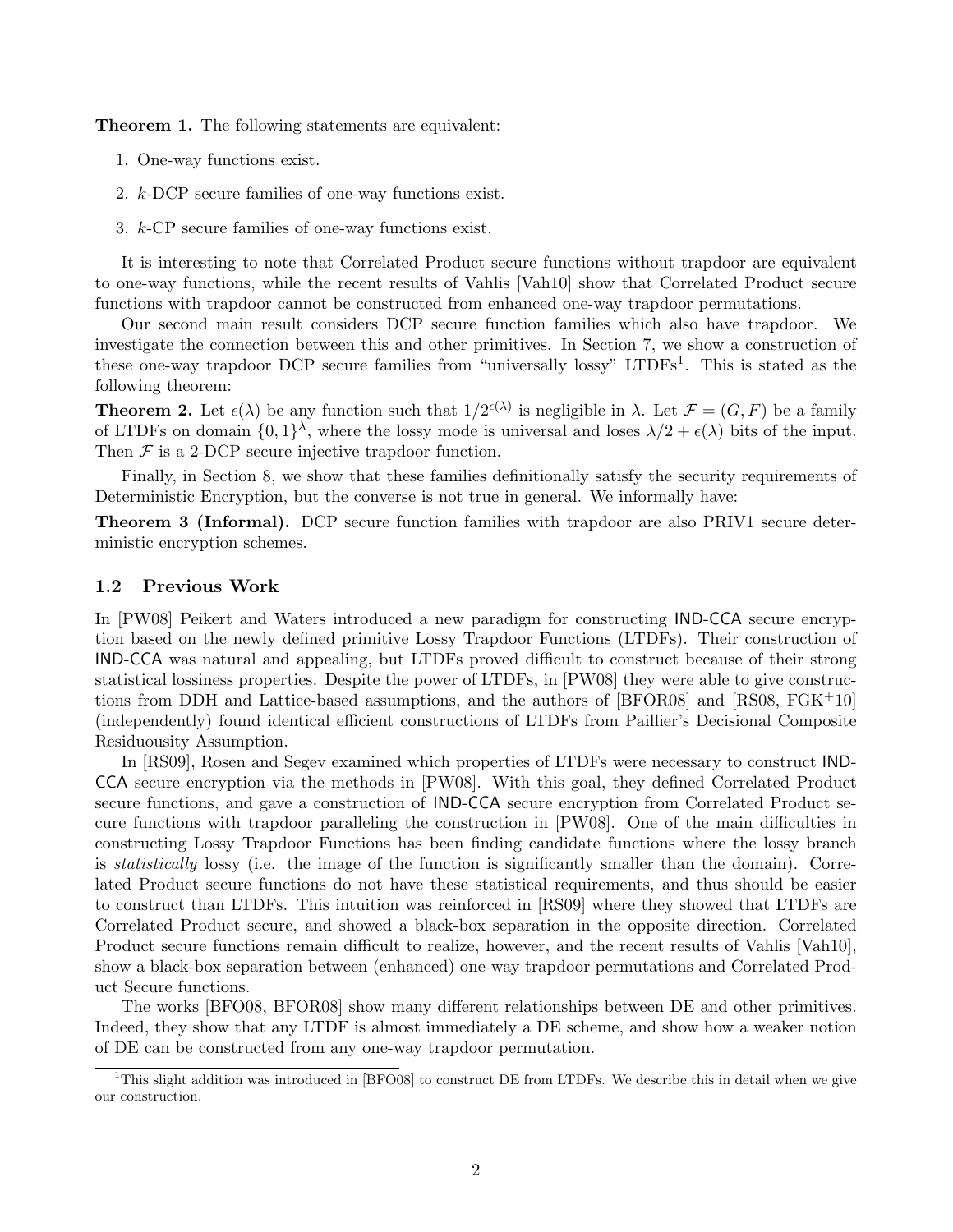### 2 Preliminaries

If A is a PPT machine, then we use  $a \stackrel{\$}{\leftarrow} A$  to denote running the machine A and obtaining an output, where  $a$  is distributed according to the internal randomness of  $A$ . For a PPT machine  $A$ , we use coins(A) to denote the distribution of the internal randomness of A. So the distributions  $\{a \stackrel{\$}{\leftarrow} A\}$  and  ${r \stackrel{\$}{\leftarrow} \text{coins}(A) : a = A(r)}$  are identical. If R is a set, we use  $r \stackrel{\$}{\leftarrow} R$  to denote sampling uniformly from R.

If X and Y are families of distributions indexed by a security parameter  $\lambda$ , we use  $X \approx_s Y$  to mean the distributions X and Y are statistically close, i.e. for all polynomials p and sufficiently large  $\lambda$  we have the statistical distance  $\Delta(X, Y)$  is sufficiently small:

$$
\Delta(X, Y) := \sum_{x} |\Pr[X = x] - \Pr[Y = x]| < \epsilon(\lambda),
$$

where  $\epsilon(\lambda)$  is a negligible function. We use  $X \approx_c Y$  to mean X and Y are computationally close, i.e. for all PPT adversaries A, all polynomials p, and all sufficiently large  $\lambda$ ,

$$
\left|\Pr[A^X=1]-\Pr[A^Y=1]\right|<\epsilon(\lambda),
$$

where  $\epsilon(\lambda)$  is a negligible function.

We define what we mean by the k-wise product of a Function Family.

**Definition 1** (k-wise product). Let  $\mathcal{F} = (G, F)$  be a collection of efficiently computable functions. G is a (randomized) algorithm which takes as input a size parameter  $1<sup>\lambda</sup>$  and generates a key (or seed) s for F. Each function  $F(s, \cdot)$  takes as input an element of some domain X and outputs some value in the range Y, both of which implicitly depend on the parameter  $\lambda$ . For notational purposes, we also write  $F_s(\cdot) = F(s, \cdot).$ 

For  $k \geq 2$ , we define a family of k-wise products  $\mathcal{F}^k = (G^k, F^k)$  as follows:

#### • Key Generation:

 $G^k(1^{\lambda})$  independently generates  $s_i \stackrel{\$}{\leftarrow} G(1^{\lambda})$ , for  $i = 1, \ldots, k$ .

• Evaluation:

To evaluate  $F^k$  on input  $((s_1, \ldots, s_k), (x_1, \ldots, x_k)),$  we define

$$
F^k((s_1,\ldots,s_k),(x_1,\ldots,x_k))=(F_{s_1}(x_1),\ldots,F_{s_k}(x_k)).
$$

**Definition 2** (Pairwise Independence). A family of functions H such that  $h: X \to Y$  is called *pairwise* independent if for all  $x_1 \neq x_2$  in X and for all  $y_1, y_2 \in Y$ , we have

$$
\Pr_{h \stackrel{\$}{\sim} \mathcal{H}}[h(x_1) = y_1 \text{ and } h(x_2) = y_2] = \frac{1}{|Y|^2}.
$$

In particular this says that if h is chosen uniformly from  $H$ , then  $h(x_1)$  and  $h(x_2)$  are uniformly and independently distributed for all  $x_1 \neq x_2$ .

We remind the reader of the leftover hash lemma [HILL99, ILL89, IZ89], which states that a pairwise independent hash function acts as a strong extractor. In particular the hash function "smooths out" a min-entropy source to look nearly uniform.

**Lemma 1** (Leftover Hash Lemma). Let  $H$  be a pairwise independent hash family, such that for all  $h \in \mathcal{H}, h : X \to Y$ . Let  $D_X$  be a distribution over X such that the min entropy  $H_{\infty}(D_X) \geq \log |Y| +$  $2\log(1/\epsilon)$ . Then if we define  $\Lambda_1 = \{h \stackrel{\$}{\leftarrow} \mathcal{H}; x \stackrel{\$}{\leftarrow} D_X : (h, h(x))\}$ , and  $\Lambda_2 = \{h \stackrel{\$}{\leftarrow} \mathcal{H}; y \stackrel{\$}{\leftarrow} Y : (h, y)\},$ we have  $\Delta(\Lambda_1,\Lambda_2) \leq \epsilon$ .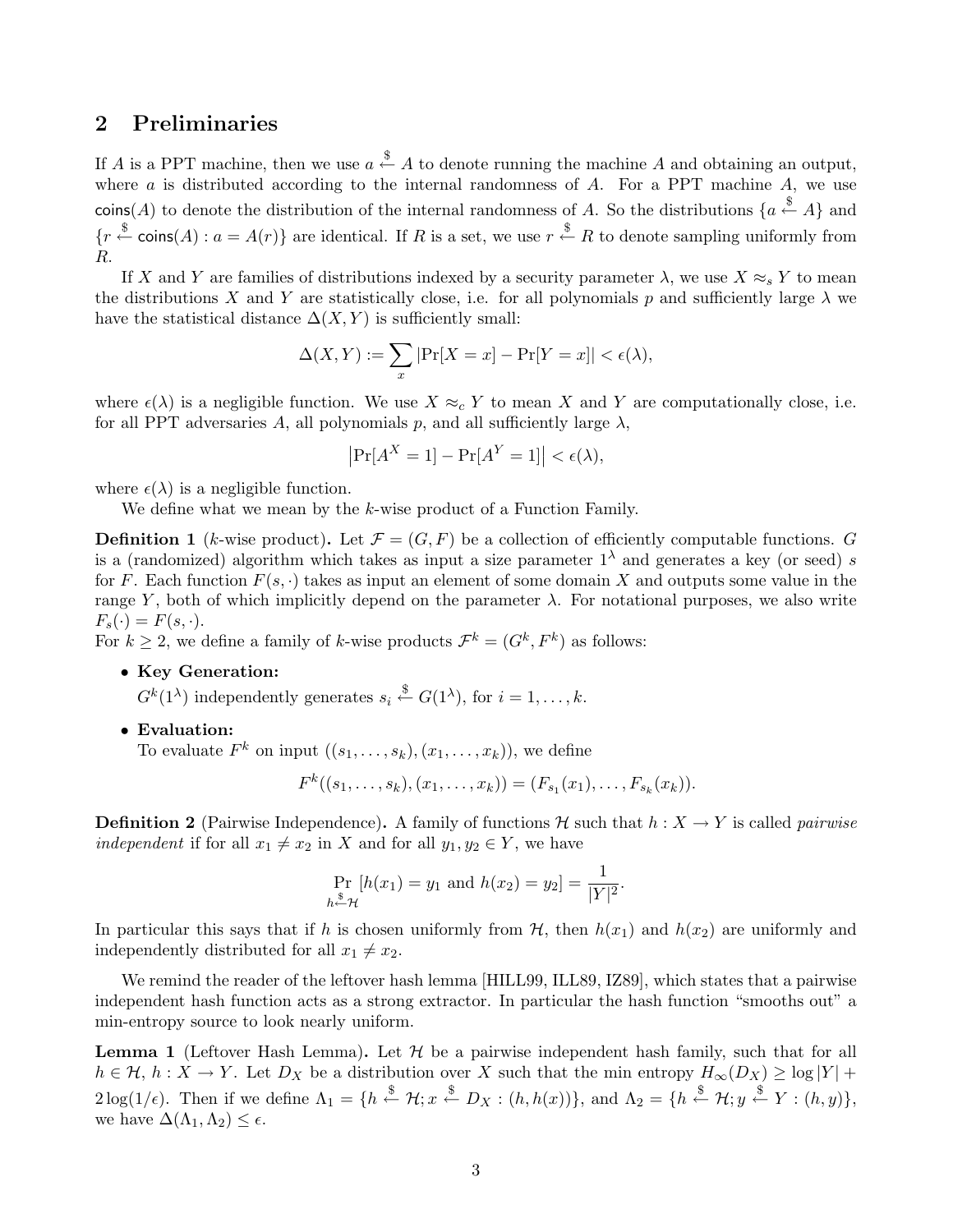#### 2.1 Correlated Product Security

We review the definition of Correlated Product security, first defined in [RS09].

**Definition 3** (Correlated Product Security). Let  $\mathcal{F} = (G, F)$  be a collection of efficiently computable functions. Let  $C_k = C_k(1^{\lambda})$  be a distribution. We say that  $\mathcal F$  is secure under  $C_k$ -correlated products if  $\mathcal{F}_k$  is one-way with respect to the input distribution  $C_k$ . We henceforth only consider the case where  $C_k$  is the uniform k-repetition distribution, i.e. k copies of a uniformly chosen input.

We refer the reader to the Appendix for reminders of the definitions of the Discrete Log and DDH assumptions, Deterministic Encryption, Lossy Trapdoor Functions, and Pseudorandom Functions.

### 3 Decisional Correlated Product Security

 $\overline{\phantom{a}}$  $\overline{\phantom{a}}$  $\overline{\phantom{a}}$ 

In this work we introduce the notion of Decisional Correlated Product (DCP) security, which can be viewed as the decisional variant of Correlated Product security introduced in [RS09]. In [RS09], they primarily took  $C_k$  to be the uniform k-repetition distribution, i.e.  $C_k$  uniformly samples x and outputs k copies of x. We will also primarily focus on the k-repetition distribution, although we will consider a decisional variant of the problem.

First, we remark that Correlated Product security seems to be a much stronger notion than simply one-wayness. For example, the map  $f_e: x \mapsto x^e \mod n$ , is one-way trapdoor permutation under the RSA assumption. However, given  $f_{e_1}(x)$ ,  $f_{e_2}(x)$ , if  $gcd(e_1, e_2) = 1$ , we can immediately recover x, by using the extended Euclidean algorithm to calculate s, t such that  $se_1 + te_2 = 1$ , and noticing that  $(x^{e_1})^s (x^{e_2})^t = x$ . This example also shows that Decisional Correlated Product security does not follow immediately from Computational Correlated Product security, because if  $d_1, d_2, d_3$  are relatively prime, and  $e_i = ed_i$  for some fixed  $e$ , then  $f_{e_1}, f_{e_2}, f_{e_3}$  will be Computationally Correlated Product secure under the RSA assumption, but will not be Decisional Correlated Product secure by a similar argument.

**Definition 4** (Decisional Correlated Product Security). Let  $\mathcal{F} = (G, F)$  be a collection of efficiently computable functions. We say that  $\mathcal{F}^k$  is k-wise Decisional Correlated Product secure if for all efficient PPT adversaries A,

$$
\Pr\left[A^{\mathsf{indepdist}}=1\right] - \Pr\left[A^{\mathsf{repdist}}=1\right] \Big| < \nu
$$

for some negligible function  $\nu$ , and where the games indepdist and repdist are defined as in Figure 1.

| Independent                                                                                          | Repetition                                                                                           |
|------------------------------------------------------------------------------------------------------|------------------------------------------------------------------------------------------------------|
| $s_1 \stackrel{\$}{\leftarrow} G(1^{\lambda}), \ldots, s_k \stackrel{\$}{\leftarrow} G(1^{\lambda})$ | $s_1 \stackrel{\$}{\leftarrow} G(1^{\lambda}), \ldots, s_k \stackrel{\$}{\leftarrow} G(1^{\lambda})$ |
| $x_1 \stackrel{\$}{\leftarrow} X, \ldots, x_k \stackrel{\$}{\leftarrow} X$                           | $x \stackrel{\$}{\leftarrow} X$                                                                      |
| $b \stackrel{\$}{\leftarrow} A(s_1, \ldots, s_k, F_{s_1}(x_1), \ldots, F_{s_k}(x_k))$                | $b \stackrel{\$}{\leftarrow} A(s_1,\ldots,s_k,F_{s_1}(x),\ldots,F_{s_k}(x))$                         |
| Return b                                                                                             | Return b                                                                                             |

Figure 1: Decisional Correlated Product Security

To illustrate the power of this definition, we construct a very natural IND-CPA secure encryption from any family of 2-DCP secure injective trapdoor functions. Let the public key be  $F_1, F_2, h$  where h is a pairwise independent hash function. Define encryption as  $E(m, r) = (F_1(r), h(F_2(r)) \oplus m)$ . To decrypt, we simply invert  $F_1$  to recover r, from this we can recover  $h(F_2(r))$  and recover the message. If  $F_i$  have domain  $\{0,1\}^{\lambda}$ , and h maps from the range of  $F_i$  to  $\{0,1\}^{\lambda/2}$ , then the leftover hash lemma tells us that  $(F_1(r_1), h(F_2(r_2)) \oplus m)$  is statistically close to  $(F_1(r_1), h(F_2(r_2)))$ . So if  $y_0, y_1$  are chosen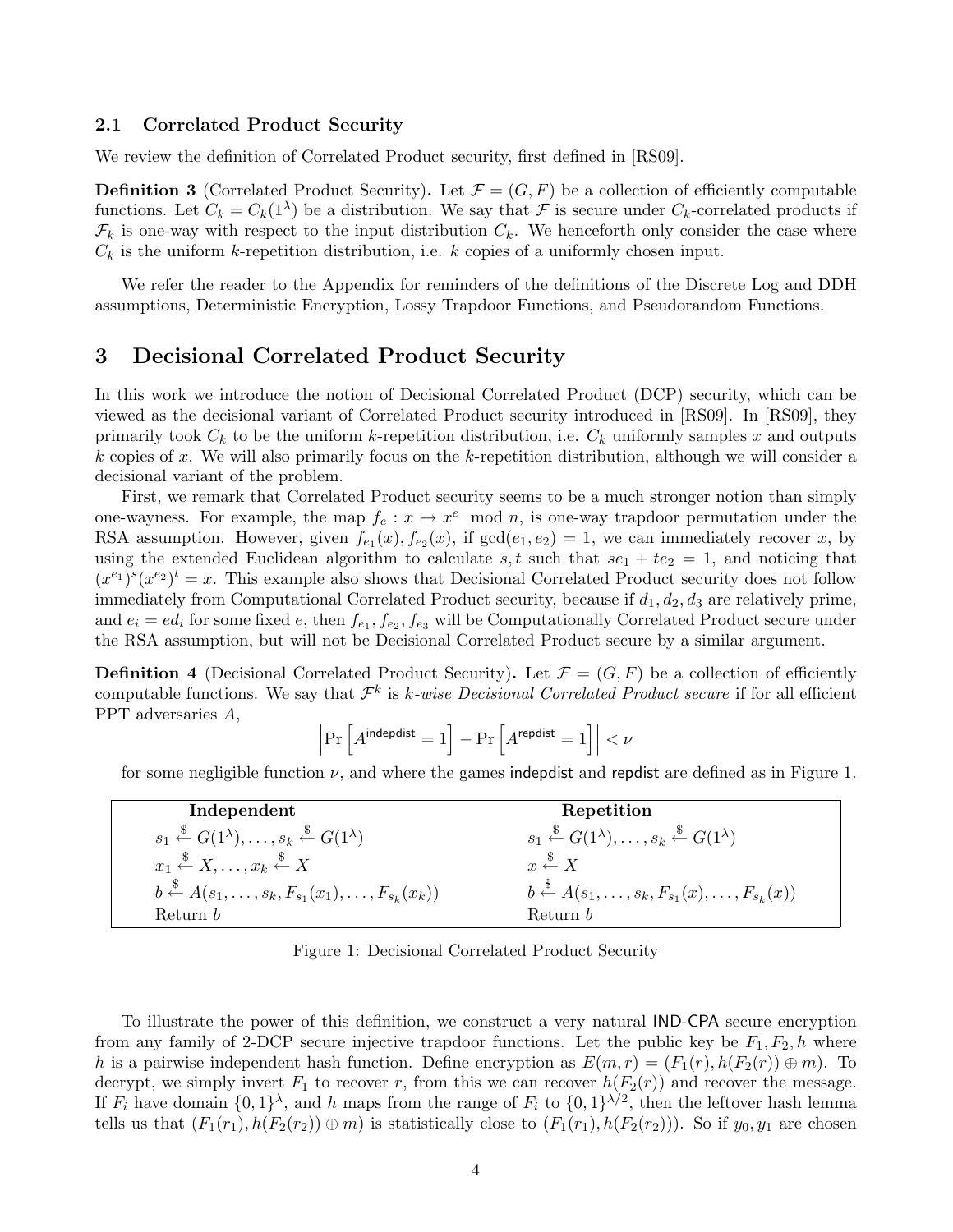from the repetition-distribution  $(y_0, h(y_1) \oplus m)$  is a valid ciphertext, while if  $(y_0, y_1)$  are chosen from the independent distribution  $(y_0, h(y_1) \oplus m)$  is independent of m, thus this scheme will be IND-CPA secure. We emphasize that this is not one of our main results, but simply an illustration of a natural construction that follows from this definition.

The notion of *Decisional* Correlated Product security is clearly a stronger notion than the (Computational) Correlated Product security defined in [RS09] for injective functions. In the next section, we examine under what conditions DCP security implies CP security.

## 4 Relations to (Computational) Correlated Product Security

The notion of k-DCP security seems like a stronger requirement than Computational Correlated Product security, but we observe that if we do not put any requirements on the functions, then k-DCP security may be satisfied by trivial functions. For example the constant functions are trivially  $k$ -DCP for any  $k \geq 2$ . The following lemmas give sufficient conditions for when a k-DCP secure family is k-correlated product secure.

**Lemma 2.** If  $\mathcal{F} = (G, F)$  is a family of k-DCP secure functions with super-polynomial size domain and are injective, then  $\mathcal F$  is k-correlated product secure.

*Proof.* Let A be an efficient adversary that given  $s_1, \ldots, s_k$ , and  $(F_{s_1}(x), \ldots, F_{s_k}(x))$ , finds the inverse  $(x'_1, \ldots, x'_k) = (x, x, \ldots, x)$  with non-negligible probability  $\epsilon$ , we exhibit an efficient distinguisher D that uses A to break the k-DCP security of  $\mathcal{F}$ .

Algorithm 1  $D(s_1, \ldots, s_k, y_1, \ldots, y_k)$  $(x'_1, \ldots, x'_k) \stackrel{\$}{\leftarrow} A(s_1, \ldots, s_k, y_1, \ldots, y_k)$ **if**  $x'_1 = x'_2 = \cdots = x'_k$  and  $F_{s_i}(x'_i) = y_i$  for  $i \in [k]$  **then** return 1 else return 0 end if

We must analyze the probability that  $D$  outputs 1 in the repolist and indepolist games.

$$
\Pr[D^{\text{repdist}} = 1] = \Pr[x'_1 = \dots = x'_k \land F_{s_i}(x'_i) = y_i]
$$
\n
$$
x \stackrel{\$}{\leftarrow} X, s_i \stackrel{\$}{\leftarrow} G(1^\lambda), y_i = F_{s_i}(x), \{x'_i\}_{i=1}^k \stackrel{\$}{\leftarrow} A(\{s_i\}_{i=1}^k, \{y_i\}_{i=1}^k)]
$$
\n
$$
= \Pr[A \text{ successfully inverts}] = \epsilon.
$$

$$
\Pr[D^{\text{indepdist}} = 1] = \Pr[x'_1 = \dots = x'_k \land f_{s_i}(x'_i) = y_i]
$$
\n
$$
x_i \stackrel{\$}{\leftarrow} X, s_i \stackrel{\$}{\leftarrow} G(1^{\lambda}), y_i = F_{s_i}(x_i), \{x'_i\}_{i=1}^k \stackrel{\$}{\leftarrow} A(\{s_i\}_{i=1}^k, \{y_i\}_{i=1}^k)]
$$
\n
$$
= \Pr[x'_1 = \dots = x'_k \land x'_i = x_i]
$$
\n
$$
x_i \stackrel{\$}{\leftarrow} X, s_i \stackrel{\$}{\leftarrow} G(1^{\lambda}), y_i = F_{s_i}(x_i), \{x'_i\}_{i=1}^k \stackrel{\$}{\leftarrow} A(\{s_i\}_{i=1}^k, \{y_i\}_{i=1}^k)]
$$
\n
$$
\leq \Pr[x_1 = x_2 | x_i \stackrel{\$}{\leftarrow} X] \leq \frac{1}{|X|}.
$$

Thus the difference  $|\Pr[D^{\text{repdist}} = 1] - \Pr[D^{\text{indepthist}} = 1]| \geq \epsilon - \frac{1}{|X|}$  $\frac{1}{|X|}$  is non-negligible, as  $|X|$  is super-polynomial.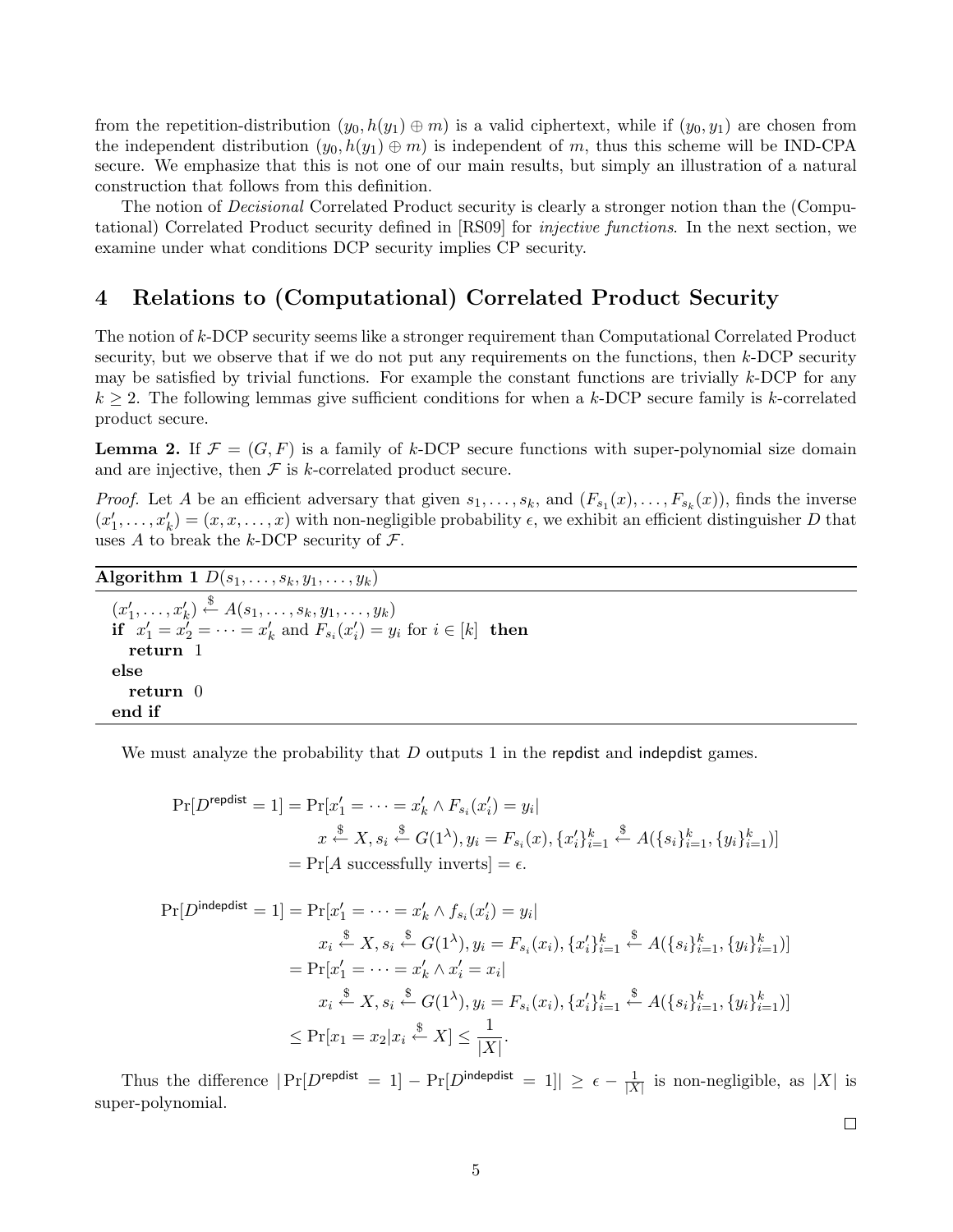Next, we show that if a family  $\mathcal{F} = (G, F)$  is a DCP secure, and each function is *individually* one-way, then the family is also Correlated Product secure.

**Lemma 3.** If  $\mathcal{F} = (G, F)$  is a family of k-DCP secure one-way functions, then  $\mathcal{F}$  is k-correlated product secure.

Proof. Suppose on the contrary that they were not. Let A be a PPT algorithm that breaks the correlated product security of  $(G, F)$ , in particular given  $\{s_1, \ldots, s_k, F_{s_1}(x_1), \ldots, F_{s_k}(x_1)\}\$  A is able to find a preimage  $(x'_1, \ldots, x'_k)$  with some non-negligible probability  $\epsilon$ , where the  $s_i$  are generated by G at random, and  $x_1$  is chosen uniformly at random. We use A to build a PPT distinguisher D that can win in the k-DCP game.

Algorithm 2  $D(s_1, \ldots, s_k, y_1, \ldots, y_k)$  $(x'_1, \ldots, x'_k) \stackrel{\$}{\leftarrow} A(s_1, \ldots, s_k, y_1, \ldots, y_k)$ if  $F_{s_i}(x'_i) = y_i$  for  $i \in [k]$  then return 1 else return 0 end if

We analyze the probability that D outputs 1. If indeed the inputs are correlated, i.e.  $y_i = F_{s_i}(x_1)$ , then A succeeds with probability  $\epsilon$  and so D will output 1 with that probability.

On the other hand, if the inputs are random and independent, i.e.  $y_i = F_{s_i}(x_i)$ , then  $(x_1, \ldots, x_k)$ is a uniformly chosen input from the product space. Because each  $F_{s_i}(\cdot)$  is a one-way function, the product function  $(F_{s_1}(\cdot),...,F_{s_k}(\cdot))$  is also one-way. Since the inputs are uncorrelated, the probability that A inverts it on a random value is negligible. Thus, in this case,  $D$  outputs 1 with only negligible probability.

This contradicts the k-DCP security of  $(G, F)$ .

Many of the results in this work will focus on the case where the family  $\mathcal F$  are in fact injective, or injective with trapdoor, and so the Correlated Product security will follow immediately from the DCP security of  $\mathcal{F}$ .

 $\Box$ 

### 5 A Number Theoretic Parallel

One way to illustrate the connection between Correlated Product security and DCP is to examine their relationship to the Discrete Log Problem, which will lead us to novel and efficient constructions of DCP secure functions.

Let  $\mathcal{G} = \mathcal{G}(\lambda)$  be a family of cyclic groups indexed by the security parameter  $\lambda$ , where  $|\mathcal{G}| = \ell = \ell(\lambda)$ .

**Lemma 4.** If the Discrete Log Problem is hard in  $\mathcal{G}$ , then the family in Figure 2 forms a family of Correlated Product secure functions with respect to the uniform k-repetition distribution:

| <b>Key Generation:</b>                                                 | Evaluation:                          |
|------------------------------------------------------------------------|--------------------------------------|
| $G(1^{\lambda})$ will select an element s uniformly from $\mathcal{G}$ | $F_s(\cdot): [\ell] \to \mathcal{G}$ |
|                                                                        | $F_s(x) = s^x \in \mathcal{G}$       |

Figure 2: Decisional Correlated Product Security from the Discrete Log Problem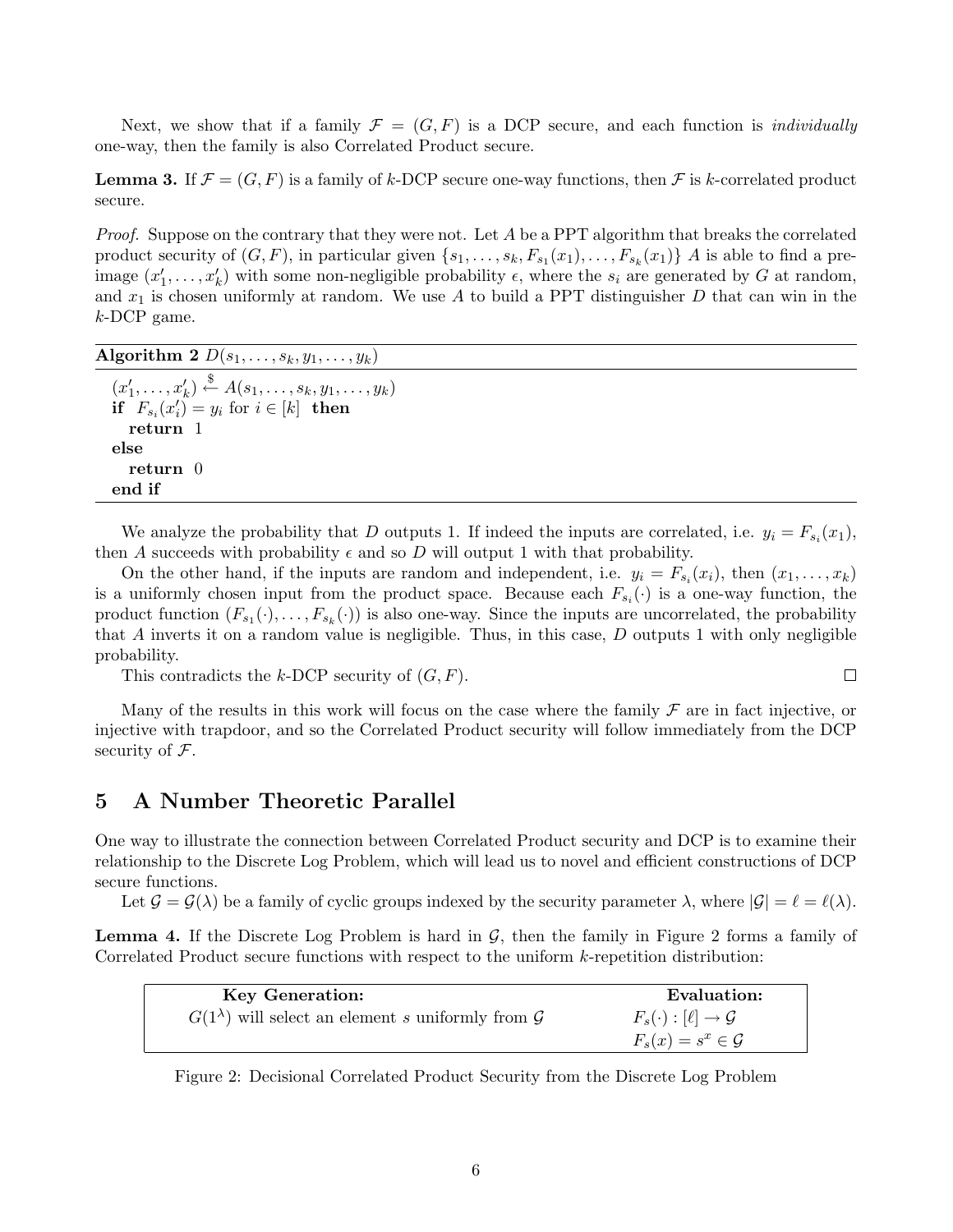*Proof.* Suppose there exists an efficient adversary A that succeeds in breaking the uniform  $k$ -repetition Correlated Product security of this family of functions. We will use A to solve the Discrete Log Problem in G. Suppose we are given  $g, y \in \mathcal{G}$ , and we would like to find x such that  $g^x = y$ .

We will generate  $a_1, \ldots, a_k$  uniformly from [ $\ell$ ], and set  $s_i = g^{a_i} \in \mathcal{G}$ . Since g generates  $\mathcal{G}$ , the  $s_i$  will be uniformly distributed in G. Then we give A the vector  $(s_1, \ldots, s_k, y^{a_1}, \ldots, y^{a_k})$ . Since

$$
y^{a_i} = (g^x)^{a_i} = (g^{a_i})^x = s_i^x,
$$

we have

$$
(s_1, \ldots, s_k, y^{a_1}, \ldots, y^{a_k}) = (s_1, \ldots, s_k, F_{s_1}(x), \ldots, F_{s_k}(x)),
$$

so if A succeeds in inverting  $\mathcal{F}_k$ , we learn the discrete log of y to the base g.

Notice, however, that we cannot apply the results of [RS09] to get a Chosen-Ciphertext secure cryptosystem based on the Discrete Log Problem because this construction does not have a trapdoor (although it is injective).

Now, we will show a connection between the Decisional Diffie-Hellman problem (DDH) and DCP secure functions.

We begin by showing that the DDH assumption is almost identical to the 2-DCP assumption.

**Lemma 5.** If the DDH problem is hard in  $\mathcal{G}$ , then the construction in Figure 2 forms a family of 2-DCP functions.

Proof. Suppose there exists an efficient adversary A that succeeds in distinguishing the uniform independent distribution from the 2-repetition distribution with probability  $\frac{1}{2} + \epsilon$ . We will use A to solve the DDH problem in a cyclic group G or order  $\ell$ . The DDH challenger provides a 4-tuple  $(g, h_1, h_2, h_3) \in \mathcal{G}^4$ , where  $h_1 = g^a$ ,  $h_2 = g^b$ , and  $h_3 = g^c$  where we would like to determine whether  $c = ab \mod l$ .

We will generate r uniformly from  $[\ell]$ , and set  $s_1 = g^r$ , and  $s_2 = h_1^r$ . Then we give A the vector  $(s_1, s_2, h_2^r, h_3^r)$ . Now, if  $c = ab$ , then

$$
(g^r, h_1^r, h_2^r, h_3^r) = (g^r, (g^a)^r, (g^b)^r, (g^{ab})^r) = (g^r, g^{ar}, (g^r)^b, (g^{ar})^b) = (s_1, s_2, s_1^b, s_2^b) = (s_1, s_2, F_{s_1}(b), F_{s_2}(b)).
$$

On the other hand, if c is uniformly distributed in  $\ell$ , then

$$
(s_1,s_2,h^r_2,h^r_3)=(s_1,s_2,F_{s_1}(b),F_{s_2}(a^{-1}c \bmod \ell)),
$$

and  $a^{-1}c$  mod  $\ell$  will be uniform modulo  $\ell$  as long as  $gcd(a, \ell) = 1$ . Thus, by outputting the same output as A, we succeed in solving the DDH problem with probability  $\epsilon$ .  $\Box$ 

We would like to extend this proof to show that if the DDH problem is hard in  $\mathcal{G}$ , then the construction above gives a family of k-DCP functions for any polynomial sized  $0 < k \in \mathbb{Z}$ . This is true, but requires one additional observation.

**Lemma 6.** If the DDH problem is hard in  $\mathcal{G}$ , then the construction in Figure 2 forms a family of k-DCP functions for any  $0 < k \in \mathbb{Z}$ .

*Proof.* Suppose there exists an efficient adversary A that succeeds in distinguishing the uniform  $k$ independent distribution from the uniform k-repetition distribution with probability  $\frac{1}{2} + \epsilon$ . We will use A to solve the DDH problem in G. Suppose we are given  $g, h_1, h_2, h_3 \in \mathcal{G}$ , where  $h_1 = g^a$ ,  $h_2 = g^b$ , and  $h_3 = g^c$  where we would like to determine whether  $c = ab \mod l$ .

We will generate  $r_1, \ldots, r_k$  and  $r'_1, \ldots, r'_k$  uniformly from  $[\ell]$ , and set

$$
s_i = g^{r_i} h_1^{r_i'} = g^{r_i + ar_i'} \in \mathcal{G}.
$$

 $\Box$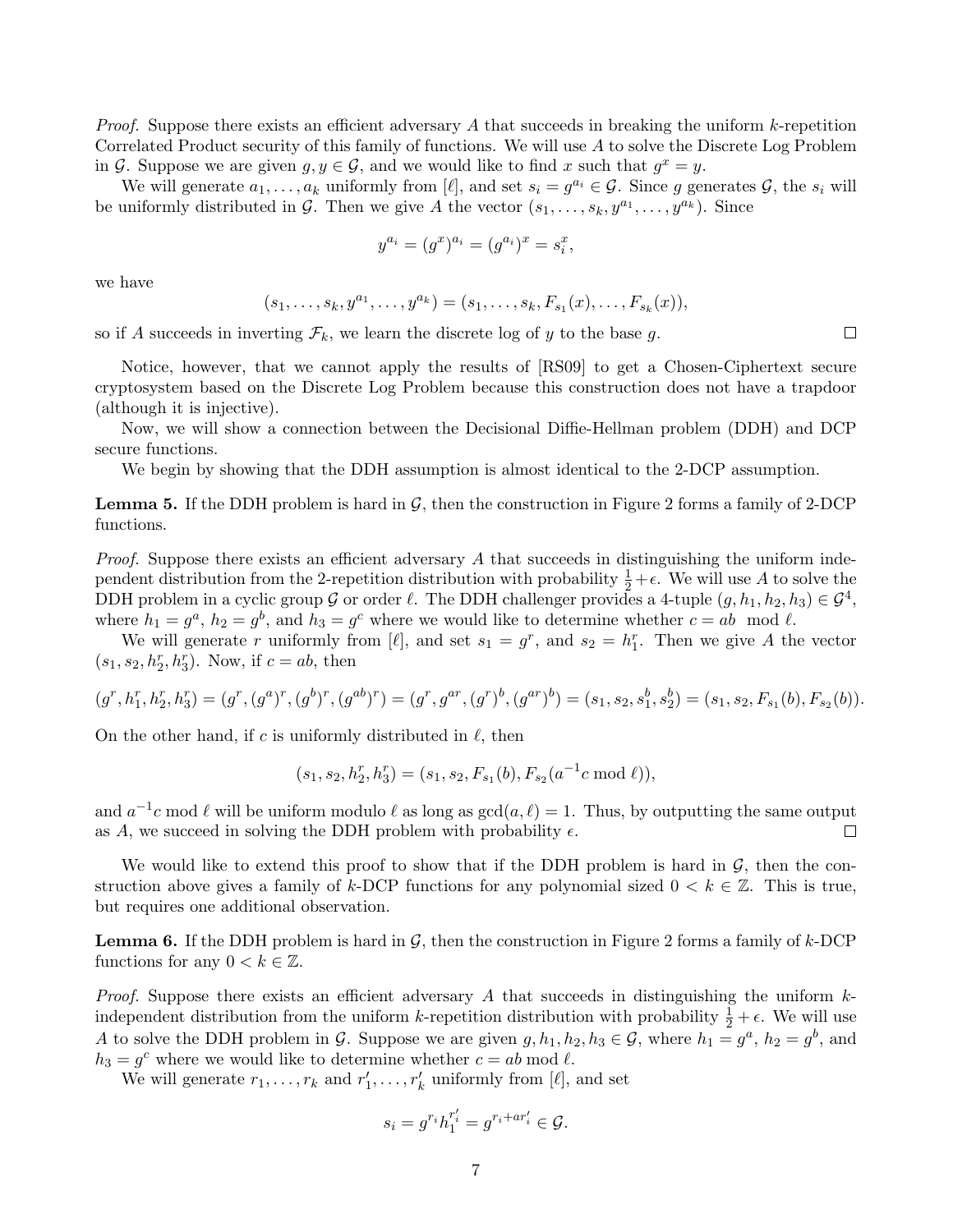It is easy to see that the  $s_i$  are distributed uniformly and independently in  $\mathcal{G}$ . Now, let

$$
y_i = h_2^{r_i} h_3^{r'_i} = g^{br_i + cr'_i} \in \mathcal{G},
$$

and give A the vector

$$
(s_1,\ldots,s_k,y_1,\ldots,y_k).
$$

If  $c = ab$ , then

$$
y_i = g^{br_i + abr'_i} = \left(g^{r_i + ar'_i}\right)^b = s_i^b \in \mathcal{G},
$$

which is a valid sampling of  $\mathcal{F}_k$  on the uniform k-repetition distribution. On the other hand, if c is uniformly distributed in  $\ell$ , then, thus

$$
y_i = g^{br_i + cr'_i} = s_i^{(r_i + ar'_i)^{-1}(br_i + cr'_i) \mod \ell} \in \mathcal{G}.
$$

It is easy to see that if  $c \neq ab$ , then for distinct i the exponents are uniformly and independently distributed modulo  $\ell$ . So, if A guesses that the sample is from the uniform k-repetition distribution, we guess  $c = ab$ , and if A guesses the sample comes from the uniform k-independent distribution, we guess that  $c \neq ab$ , by the above argument we are correct with the same probability that A is, i.e. with probability  $\frac{1}{2} + \epsilon$ .  $\Box$ 

Remark. The definition of k-DCP abstracts one of the most important properties of the DDH assumption. To see this, recall a simple DDH-based PRG. The description of the function is the group  $\mathcal{G}$ , and two elements  $g, g^a$ , and  $f(b) = (g^b, (g^a)^b)$ . The first element of the output is uniform if b is uniform, and the pair is indistinguishable from uniform by the DDH assumption. Now, it is easy to see that this construction will go through as before with an injective k-DCP family of functions. In particular, the description of the PRG will be  $\mathcal{F}, s_1, \ldots, s_k$ , and  $f(x) = F_{s_1}(x), \ldots, F_{s_k}(x)$ . If  $F_{s_i}(\cdot)$  is a permutation, this will be a PRG as it is. If the  $F_{s_i}(\cdot)$  are merely injective, we will have to apply an extractor to "smooth" the output, but the proof of security remains exactly the same as in the DDH case.

# 6 Equivalence of OWF and (Decisional) Correlated Product secure families of OWFs

In this section, we aim to prove the main theorem relating the existence of OWFs to that of (Decisional) Correlated Product secure OWF families.

Theorem 1. The following statements are equivalent:

- 1. One-way functions exist.
- 2. k-DCP secure families of one-way functions exist.
- 3. k-CP secure families of one-way functions exist.

To do this, we first show how to construct a DCP secure family of one-way functions from any pseudorandom function family. The surprising idea is that a PRF family becomes DCP secure if we swap what we call the seed, and what we call the input. If the PRF output is sufficiently long, then the resulting functions are also one-way, thus we have a family of DCP secure one-way functions. The exact lengths necessary are given in Lemma 8.

We then show that DCP secure one-way function families are also (ordinary) CP secure. This will follow directly from the fact that a product of one-way functions remain one-way under uniform independent inputs (Lemma 3). Finally, CP secure OWF families obviously are one-way, which completes the cycle of implications.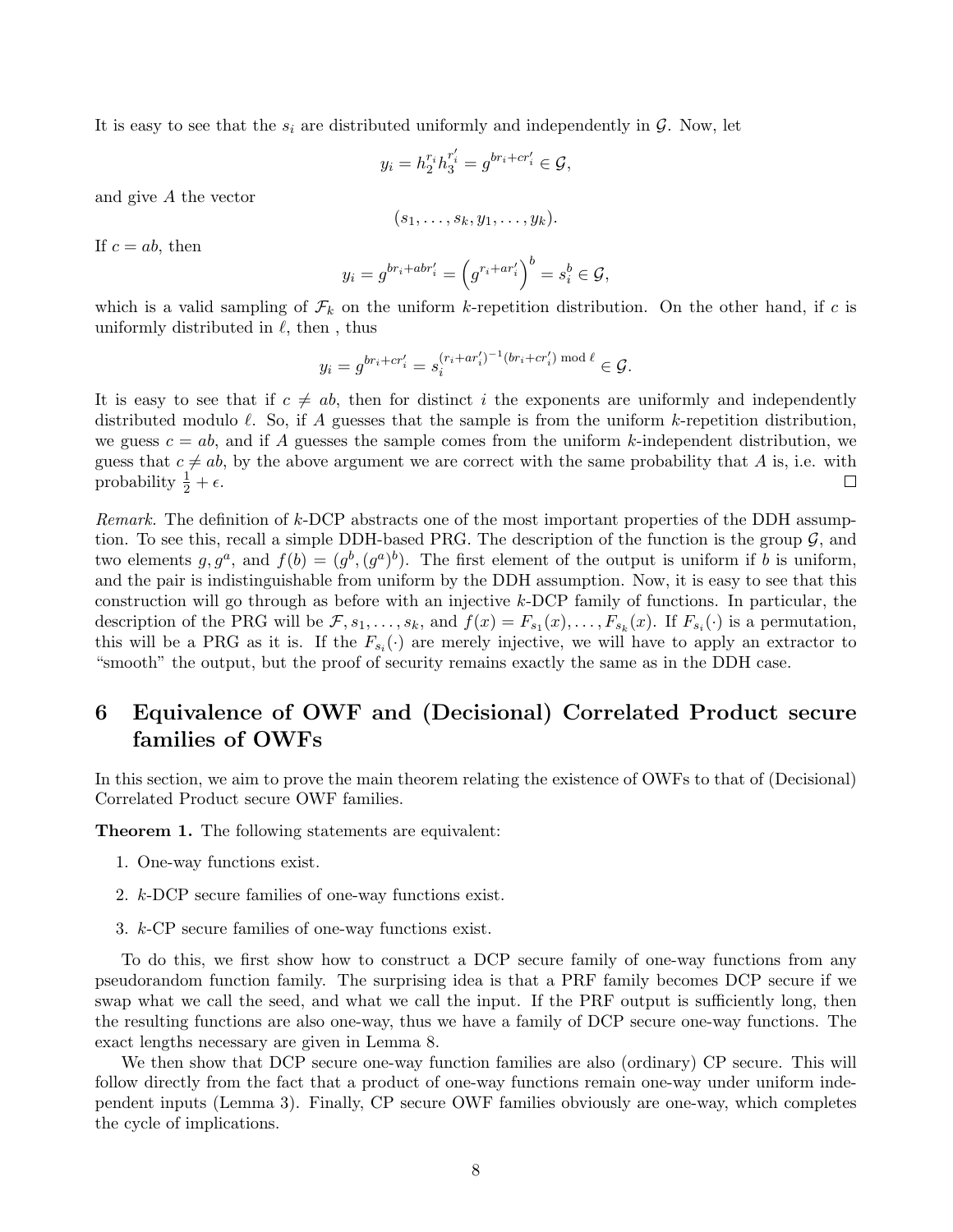Let (PRFGen, PRF) be a PRF family, such that if  $s \stackrel{\$}{\leftarrow}$  PRFGen(1<sup> $\lambda$ </sup>), with  $s \in \{0,1\}^{w(\lambda)}$  then the domain of

$$
\mathsf{PRF}(s, \cdot) : \{0, 1\}^{n(\lambda)} \to \{0, 1\}^{\ell(\lambda)}.
$$

We can define a DCP family  $(G, F)$ , by

- Sampling:  $G(1^{\lambda})$  outputs a uniform value in  $\{0,1\}^{\ell(\lambda)}$ .
- Evaluation: For any  $s \in \{0,1\}^{n(\lambda)}$ ,

$$
F_s(\cdot) : \{0,1\}^{w(\lambda)} \to \{0,1\}^{\ell(\lambda)}
$$

$$
x \mapsto \text{PRF}(x, s).
$$

**Lemma 7.**  $(G, F)$  forms a k-Decisional Correlated Product secure function family for any  $k = poly(\lambda)$ .

*Proof.* Define the distributions  $\Lambda_0, \Lambda_1$  by sampling  $s_1, \ldots, s_k \stackrel{\$}{\leftarrow} G(1^{\lambda}),$  and  $x_1, \ldots, x_k \stackrel{\$}{\leftarrow} \{0,1\}^{w(\lambda)}$ 

$$
\Lambda_0 = \{s_1, \ldots, s_k, F_{s_1}(x_1), \ldots, F_{s_k}(x_1)\}
$$
  

$$
\Lambda_1 = \{s_1, \ldots, s_k, F_{s_1}(x_1), F_{s_2}(x_2), \ldots, F_{s_k}(x_k)\}
$$

Thus we must show that any adversary who can distinguish  $\Lambda_0$  from  $\Lambda_1$  can distinguish the underlying Pseudorandom Function from a truly random function.

Now, by the definition of  $F$ , we have

$$
\Lambda_0 = \{s_1, \ldots, s_k, F_{s_1}(x_1), \ldots, \ldots, F_{s_k}(x_1)\} = \{s_1, \ldots, s_k, \text{PRF}(x_1, s_1), \ldots, \text{PRF}(x_1, s_k)\},
$$
  
\n
$$
\Lambda_1 = \{s_1, \ldots, s_k, F_{s_1}(x_1), \ldots, \ldots, F_{s_k}(x_k)\} = \{s_1, \ldots, s_k, \text{PRF}(x_1, s_1), \ldots, \text{PRF}(x_k, s_k)\}.
$$

Now, it is clear that the security of the Pseudorandom Function gives

$$
\Lambda_0 \approx_c \{s_1,\ldots,s_k,U_{\ell(\lambda)},\ldots,U_{\ell(\lambda)}\} \approx_c \Lambda_1,
$$

which gives the result.

**Lemma 8.** If the size of the key space of  $F$  is a negligible fraction of the size of the output space, i.e.  $1/2^{\ell(\lambda)-w(\lambda)}$  is negligible in  $\lambda$ , then  $(G, F)$  forms a family of one-way functions.

*Proof.* Suppose to the contrary that for some key s, the function  $F_s(\cdot)$  was not one-way. Let A be a PPT inverter that succeeds with non-negligible probability  $\epsilon$ , i.e.

$$
\Pr_x[F_s(z) = F_s(x)|z \leftarrow A(F_s(x))] = \epsilon
$$

We use  $A$  to construct a PPT algorithm  $B$  that distinguishes between oracle access to PRF (with a randomly chosen seed x) and a truly random function  $R\mathcal{O}$ . The algorithm queries s on the oracle, and receives y, which is either  $y = PRF(x, s) = F_s(x)$  for some x, or a truly random value. The distinguisher B runs A on y, and receives some output x'. If it is the case that  $F_s(x') = y$ , then B outputs 1, otherwise B outputs 0.

We analyze the probabilities  $Pr[B^{\mathcal{RO}(\cdot)} = 1]$  and  $Pr_x[B^{\mathcal{PRF}(x,\cdot)} = 1]$ . In the former case, the probability that a random value is in the range of  $\mathsf{PRF}(s, \cdot)$  is  $\frac{|Range|}{2^{\ell}} \leq \frac{2^w}{2^{\ell}}$  $\frac{2^{\omega}}{2^{\ell}}$  which we assumed to be negligible. On the other hand,

$$
\Pr_x[B^{\text{PRF}(x, \cdot)} = 1] = \Pr_x[\text{PRF}(z, s) = y | z \leftarrow A(y)]
$$

$$
= \Pr_x[\text{PRF}(z, s) = \text{PRF}(x, s) | z \leftarrow A(\text{PRF}(x, s))]
$$

$$
= \Pr_x[F_s(z) = F_s(x) | z \leftarrow A(F_s(x))] = \epsilon
$$

This contradicts the pseudorandomness of PRF.

 $\Box$ 

 $\Box$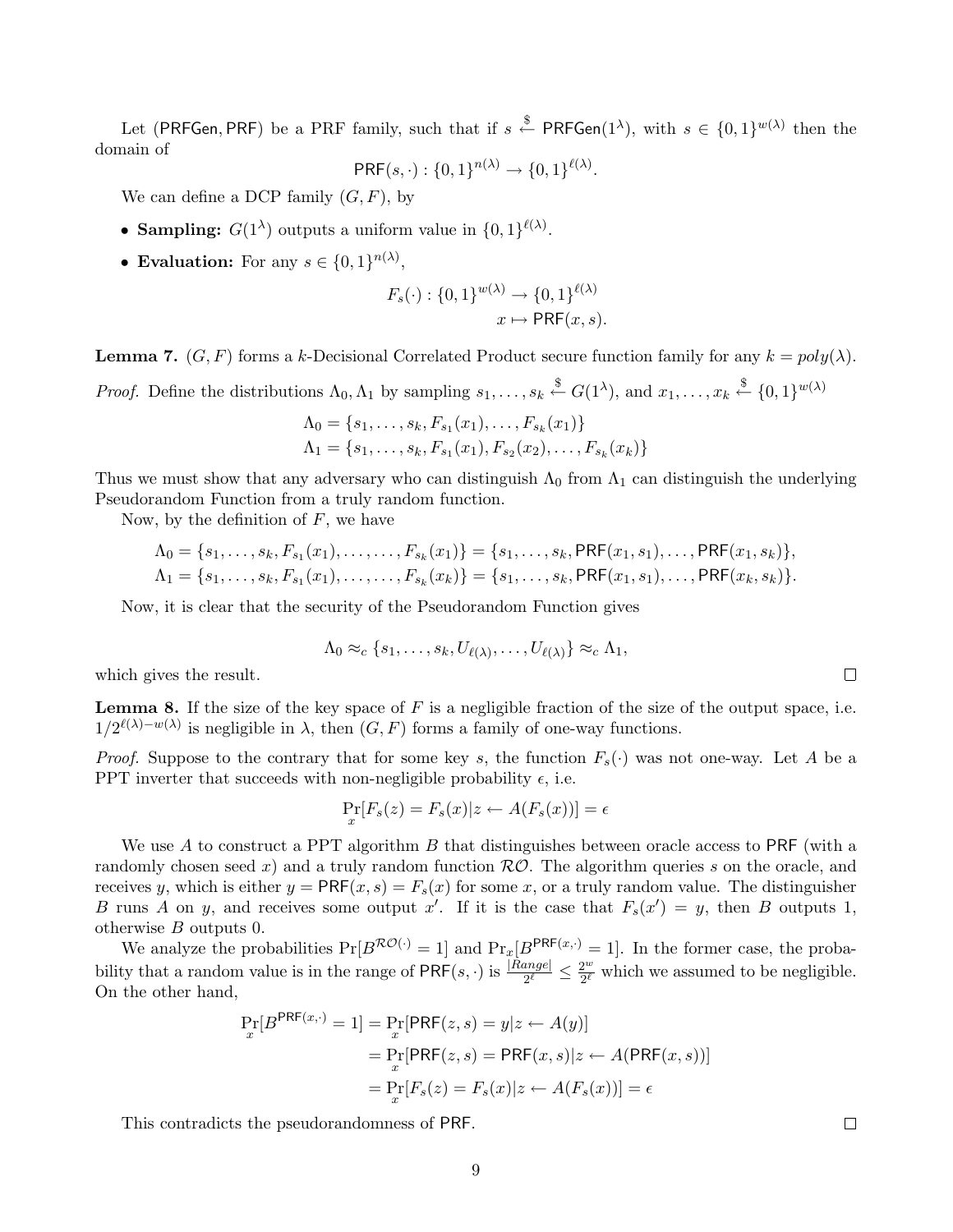Corollary 1. One-way functions imply k-DCP secure one-way function families.

Proof. In Hastad, Impagliazzo, Levin and Luby [HILL99] it was shown that one-way functions imply PRGs, and in Goldreich, Goldwasser, Micali [GGM86] it was shown that PRGs imply the existence of PRF families with sufficiently long output, thus combining these results with our result, we have one-way functions imply k-DCP secure one-way functions.  $\Box$ 

Corollary 2. One-way functions imply k-CP secure function families.

Proof. This follows immediately from applying Lemma 3 to Corollary 1.

Since every Correlated Product secure function family is trivially a one-way function family, we find that we have

 $\Box$ 



## 7 DCP with trapdoor from Lossy Trapdoor Functions

In the preceding sections, we examined DCP secure functions without trapdoors, and showed that oneway DCP secure functions *without trapdoor* could be constructed from any one-way function. Now, we show constructions of DCP with trapdoor. In particular, in this section, we show that lossy trapdoor functions (with certain constraints) are, in fact, DCP secure injective trapdoor functions. We remark that these are the same constraints on the LTDF which were used in [BFO08] to show that LTDFs are secure DE. These constraints will allow us to show that the LTDFs are also DCP secure.

The two constraints are that the lossy mode loses sufficiently many bits, and that it is "universal". The LTDF has a "universal lossy mode" if the lossy mode induces a pairwise independent hash function on its range. The main idea in showing LTDFs are DCP secure is that these constraints makes the lossy mode satisfy the premises of the leftover hash lemma, thereby allowing us to break the correlation of the inputs.

**Theorem 2.** Let  $\epsilon(\lambda)$  be any function such that  $1/2^{\epsilon(\lambda)}$  is negligible in  $\lambda$ . Let  $\mathcal{F} = (G, F)$  be a family of LTDFs on domain  $\{0,1\}^{\lambda}$ , where the lossy mode is universal and loses  $\lambda/2 + \epsilon(\lambda)$  bits of the input. Then  $\mathcal F$  is a 2-DCP secure injective trapdoor function.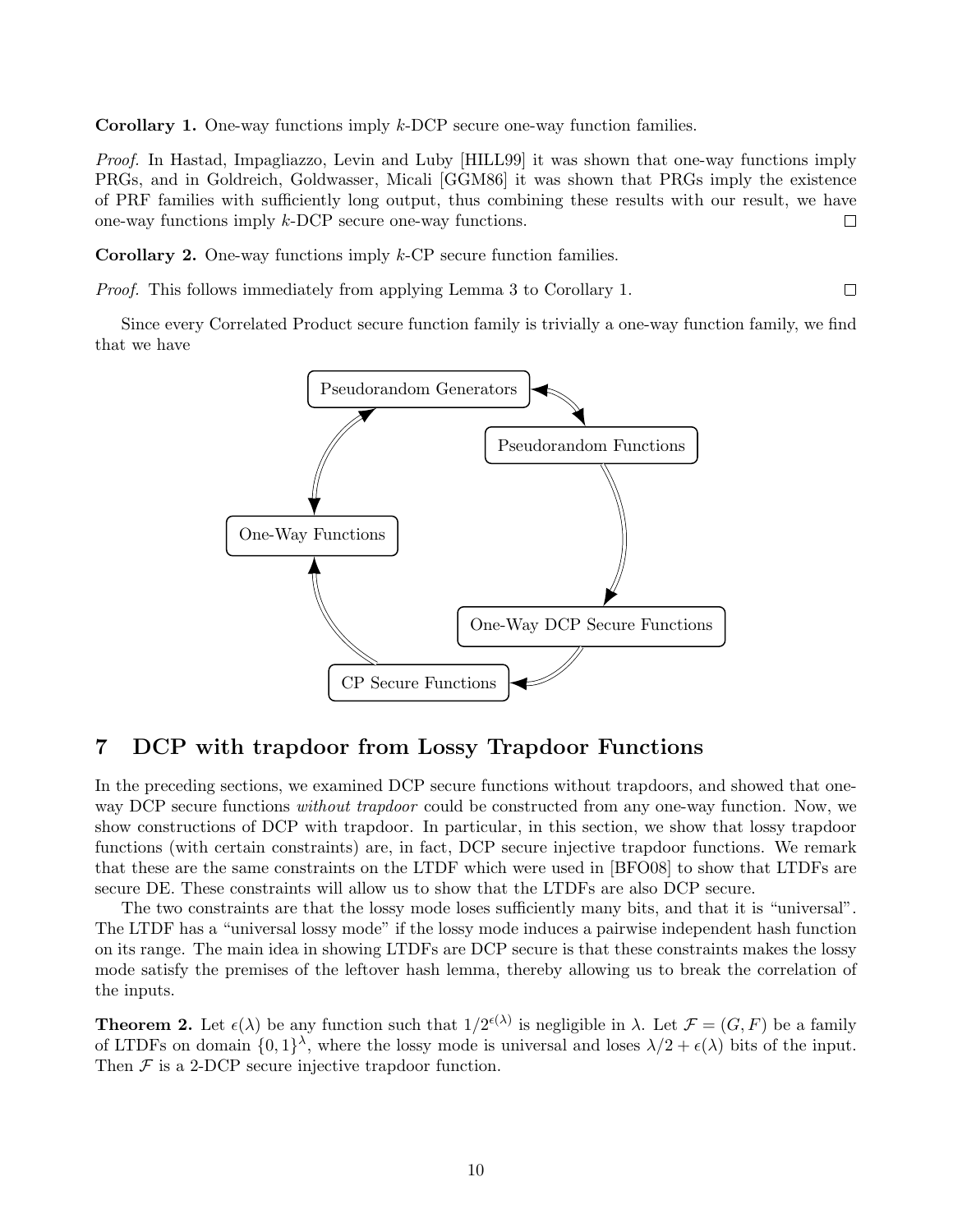*Proof.* We show that distributions  $\{s_1, s_2, F_{s_1}(x), F_{s_2}(x)\}$  and  $\{s_1, s_2, F_{s_1}(x), F_{s_2}(y)\}$  are computationally indistinguishable, where  $s_1, s_2 \stackrel{\$}{\leftarrow} G(1^{\lambda}),$  and  $x, y$  are sampled uniformly at random from the domain.

The idea is that we view the pair  $(s_1, s_2)$  as a single key for the (product) hash function  $(F_{s_1}, F_{s_2})$ . First, by the indistinguishability of ordinary keys from lossy ones, we have  $(s_1, s_2, F_{s_1}(x), F_{s_2}(x)) \approx_c$  $(s'_1, s'_2, F_{s'_1}(x), F_{s'_2}(x))$ , where  $s'_1$  and  $s'_2$  are now lossy keys. By the universality of lossy mode,  $F_{s'_1}$  and  $F_{s'_2}$  are pairwise independent on their respective ranges  $Y_1$  and  $Y_2$ . The product  $(F_{s'_1}, F_{s'_2})$ pairwise independent hash function on  $Y_1 \times Y_2$ . The input distribution X is the diagonal distribution on  $\{0,1\}^{\lambda} \times \{0,1\}^{\lambda}$ , which has  $\lambda$  bits of (min) entropy. We have that

$$
|Y_1 \times Y_2| + 2 \log \left( \frac{1}{1/2^{\epsilon}} \right) = 2(\lambda/2 - \epsilon) + 2\epsilon = \lambda \le H_{\infty}(X).
$$

Therefore, by the leftover hash lemma,  $\Delta({s'_1, s'_2, F_{s'_1}(x), F_{s'_2}(x)}, {s'_1, s'_2, y_1, y_2}) \leq 1/2^{\epsilon}$ , where  $y_1$  and  $y_2$  are uniform on the ranges  $Y_1$  and  $Y_2$  respectively. Finally, because the lossy functions are pairwise independent,  $(s_1', s_2', y_1, y_2)$  is indistinguishable from  $(s_1', s_2', F_{s_1'}(x), F_{s_2'}(y))$ , which in turn is indistinguishable from  $(s_1, s_2, F_{s_1}(x), F_{s_2}(y))$ , where now the keys are for the injective functions.

# 8 Decisional Correlated Product Security is Deterministic Encryption

In this section, we examine the consequences of DCP secure functions, again with trapdoor. We show that any 2-DCP secure functions with trapdoor are  $-$  almost without modification  $-$  a PRIV1 secure uniform deterministic encryption. We follow the terminology of [BFOR08], where a uniform deterministic encryption is one which is only guaranteed to be secure against message adversaries that choose messages from the uniform distribution, instead of simply any high min-entropy distribution.

Let  $\mathcal{F} = (G, F)$  be a family of 2-Decisional Correlated Product secure Functions.

We can define a (Uniform) Deterministic Encryption by

| KeyGen:                                          | <b>Encryption:</b>     | Decryption:              |
|--------------------------------------------------|------------------------|--------------------------|
| $(s,t) \stackrel{\$}{\leftarrow} G(1^{\lambda})$ | $E(pk, m) = F_{pk}(m)$ | $D(sk, c) = F_t^{-1}(c)$ |
| $pk = s, sk = t$                                 |                        |                          |

Figure 3: Decisional Correlated Product Secure functions with trapdoor are PRIV1 secure

Theorem 3. The scheme outlined in Figure 3 is BB-CSS secure.

Proof. First, we recall the notion of BB-CSS (Balanced Boolean Comparison-based Semantic Security) as defined in [BFOR08]. This is similar to the Comparison Semantic Security PRIV1, outlined by the games privreal and privideal, except that the side information  $t$  is required to be a balanced boolean function, i.e.  $\Pr[t=0] \approx \Pr[t=1] \approx \frac{1}{2}$  $\frac{1}{2}$ .

For simplicity, we assume that  $Pr[t = 0] = Pr[t = 1] = \frac{1}{2}$ , but it is easy to see that if the distributions are only negligibly close to  $\frac{1}{2}$  then the argument goes through as well.

Notice that in this setting *any* adversary has a  $\frac{1}{2}$  chance of winning in the **privideal** game since his view is independent of the actual side information, thus it is enough to consider the adversary's probability of winning in the privreal game.

Now, suppose there exists an adversary  $A = (A_m, A_g)$ , such that  $(m, t) \stackrel{\$}{\leftarrow} A_m(1^{\lambda})$ , where m is uniform on X the domain of  $f_s$ , and t is uniform on  $\{0, 1\}$ . The guessing adversary  $A_g$  on input  $pk, c$ outputs a guess t'. If  $c = E(Pk, m)$ , then  $Pr[t = t'] = \frac{1}{2} + \epsilon$ .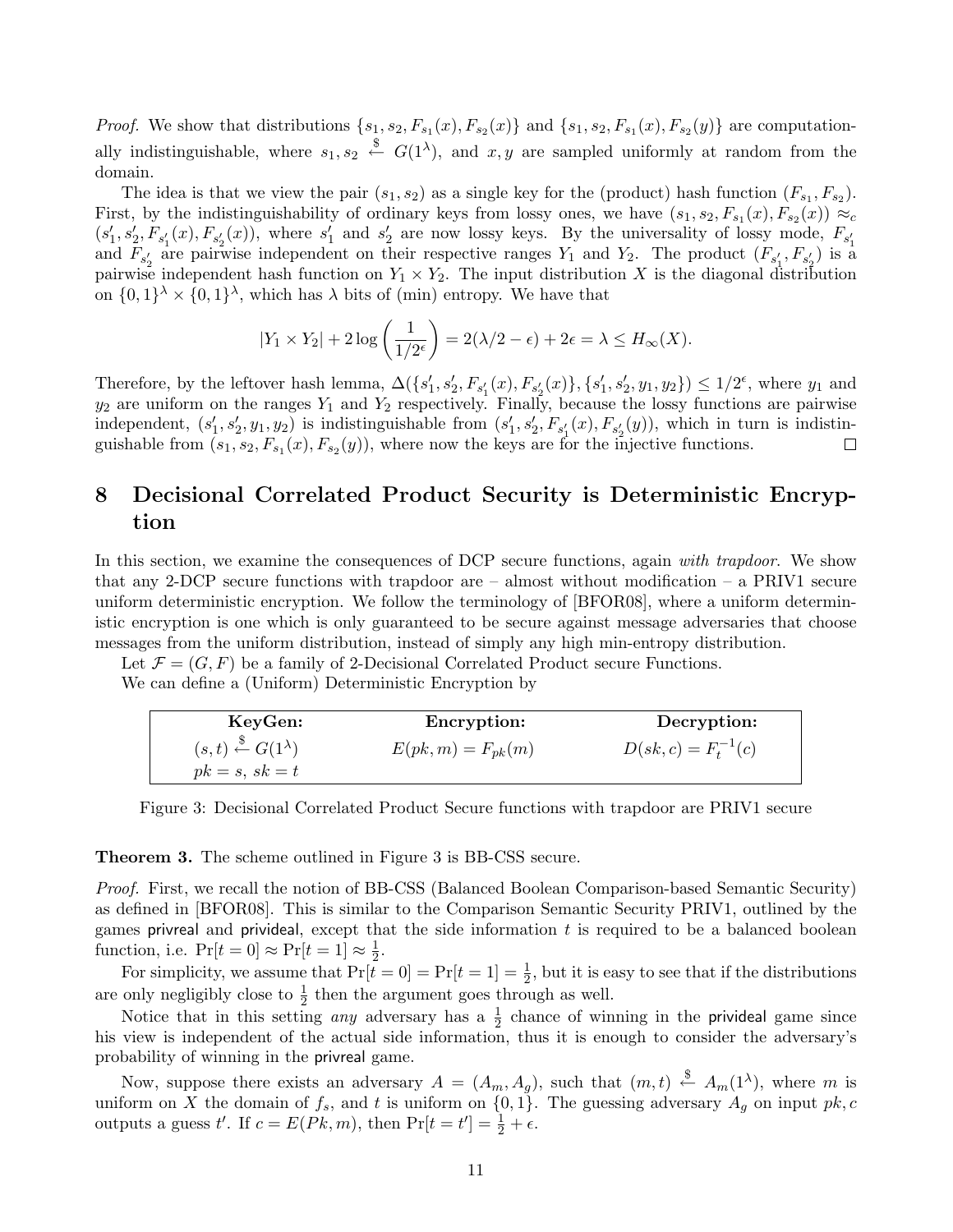We show how to use A to create a distinguisher  $D$  that can distinguish the 2-repetition distribution from the 2-independent distribution. The algorithm  $D$  takes as input the description of two functions  $s_0, s_1$ , and two outputs  $y_0, y_1$ , which come from either the repetition distribution (in which case  $y_i =$  $F_{s_i}(x)$  or the independent distribution (in which case  $y_i = F_{s_i}(x_i)$ , for two independently sampled  $x_i$ ).

| Algorithm 3 $D(s_0,s_1,y_0,y_1)$               |  |  |
|------------------------------------------------|--|--|
| $t'_0 \stackrel{\$}{\leftarrow} A_q(s_0,y_0)$  |  |  |
| $t'_1 \stackrel{\$}{\leftarrow} A_q(s_1, y_1)$ |  |  |
| if $t'_0 = t'_1$ then                          |  |  |
| return Repetition                              |  |  |
| else                                           |  |  |
| return Independent                             |  |  |
| end if                                         |  |  |

Now, we must analyze the probability that D succeeds. If  $y_0, y_1$  were generated from the repetition distribution, then since  $A_g$  succeeds with probability  $\frac{1}{2} + \epsilon$ , the probability that D guesses "repetition" is  $(\frac{1}{2} + \epsilon)^2 + (\frac{1}{2} - \epsilon)^2 = \frac{1}{2} + 2\epsilon^2$ . If  $y_0, y_1$  were generated from the independent distribution, because the side information is a balanced boolean function, the probability that the  $t_0, t_1$  that would have been generated by  $A_m$  are equal is  $\frac{1}{2}$ . Intuitively, this should mean the probability that D correctly guesses "independent" is just  $\frac{1}{2}$ . This is in fact the case, because

Pr[D correctly guesses independent]

$$
= \frac{1}{2} \Pr[D \text{ guesses independent}|t_0 = t_1] + \frac{1}{2} \Pr[D \text{ guesses independent}|t_0 \neq t_1]
$$

$$
= \frac{1}{2} \left( 2 \left( \frac{1}{2} + \epsilon \right) \left( \frac{1}{2} - \epsilon \right) \right) + \frac{1}{2} \left( \left( \frac{1}{2} + \epsilon \right)^2 + \left( \frac{1}{2} - \epsilon \right)^2 \right) = \frac{1}{2}.
$$

 $\Box$ 

Thus the probability that D is correct is  $\frac{1}{2} + \epsilon^2$ .

Corollary 3. The scheme outlined above is PRIV1 secure.

Proof. In [BFOR08], they show that BB-CSS security (Comparison based Semantic Security against Balanced Boolean side information) implies B-CSS security (Comparison based Semantic Security against any Boolean side information), which in turns implies A-CSS which is security against Arbitrary side information. A-CSS security is the terminology in [BFOR08] for PRIV1 security. The only thing to do is to notice that both proofs in [BFOR08] go through unchanged when the adversaries are restricted to be uniform adversaries.  $\Box$ 

Remark. We note that if the function family  $\mathcal{F} = (G, F)$  were assumed to be Decisional Correlated Product (DCP) secure when the inputs were chosen not uniformly, but simply from some high min-entropy distribution, the same proof would go through to show PRIV1 security against any (not necessarily uniform) adversary  $A_m$ .

Remark. On the other hand, there is an example (outlined below) of a PRIV1 secure uniform DE scheme that is not n-DCP secure (treating the public key as the seed, key generation as  $G$ , and encryption as  $F$ ), where n is the size of the message. This does not preclude the construction of a DCP secure family from such a DE scheme, but instead shows that these two notions are not *definitionally* equivalent. To see that a PRIV1 secure DE need not be n-DCP secure, take any IND-CPA secure (randomized) encryption scheme, and transform it into a "leaky" scheme that leaks the first bit of randomness used in encryption by simply taking an extra dummy bit of randomness and revealing it in the ciphertext.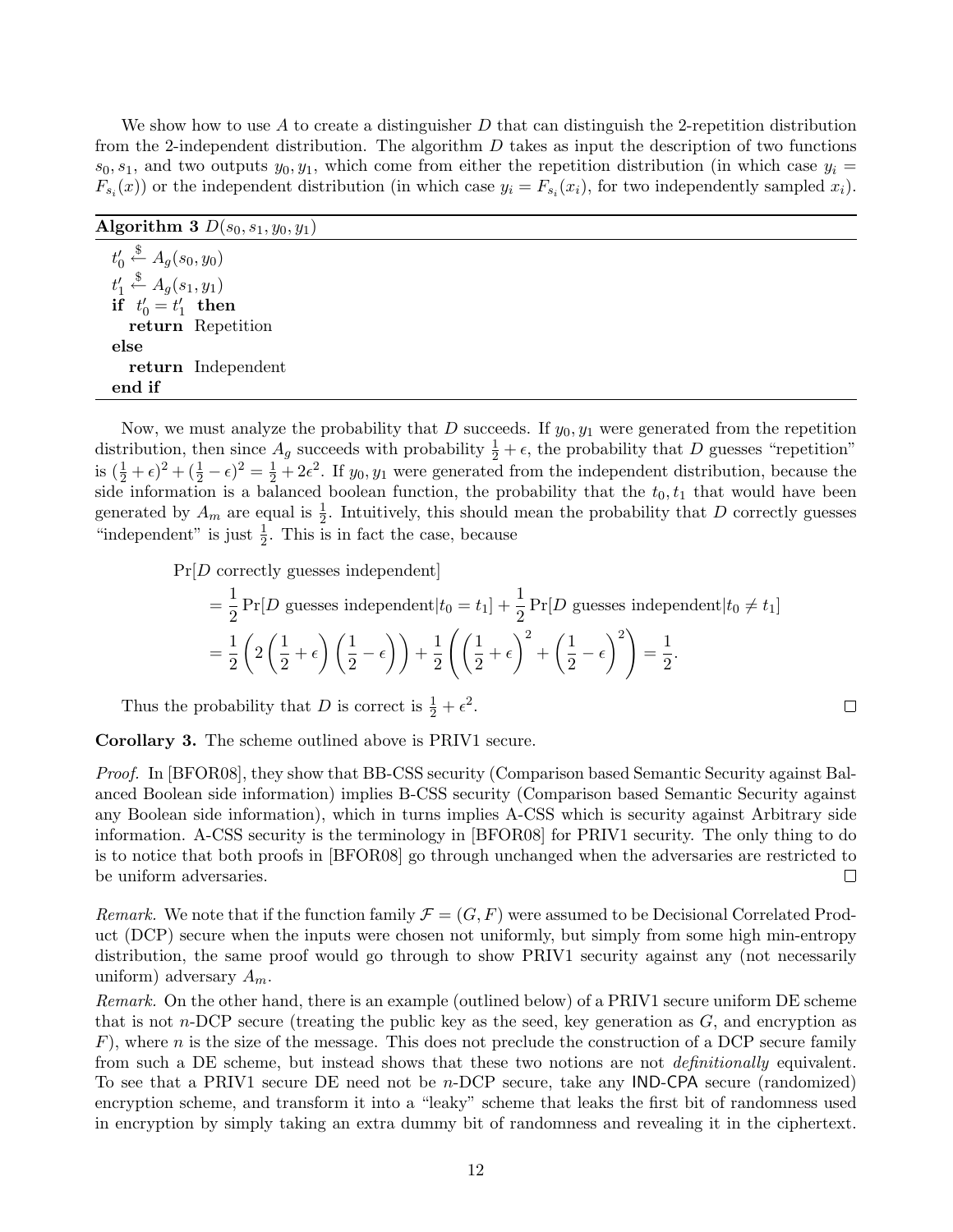The construction of uniform DE from one-way trapdoor permutations given in [BFOR08] makes use of an IND-CPA secure (randomized) encryption scheme.

Without fully reproducing the [BFOR08] construction, we only need to point out that the first bit of randomness is the hard-core predicate defined by the dot product of the message and a vector from the public key. If the "leaky" encryption of the same message under  $n$  different public keys is revealed, the message can be reconstructed using linear algebra. This immediately breaks (Decisional) Correlated Product security.

## 9 Conclusion and Open Problems

In this work we suggested a new primitive, the decisional variant of Correlated Product (DCP) secure functions. We argue that this primitive has many appealing properties. To this end, we show a parallel between Correlated Product security and DCP and the Discrete Log Problem and its decisional variant DDH. We also show how to construct simple primitives from DCP such as PRGs and IND-CPA secure encryption.

Our main results examine two main cases: DCP functions with trapdoor and without trapdoor. We show that DCP secure functions (and CP secure functions) without trapdoor are equivalent to one-way functions. This is a somewhat surprising result since notions of correlated product security appear to be much stronger than simple one-wayness. When examining DCP secure functions with trapdoor, we show that they are implied by Lossy Trapdoor Functions, and that DCP secure functions are immediately a Deterministic Encryption scheme.

An interesting line of future research would be to examine further constructions of DCP secure functions with trapdoor.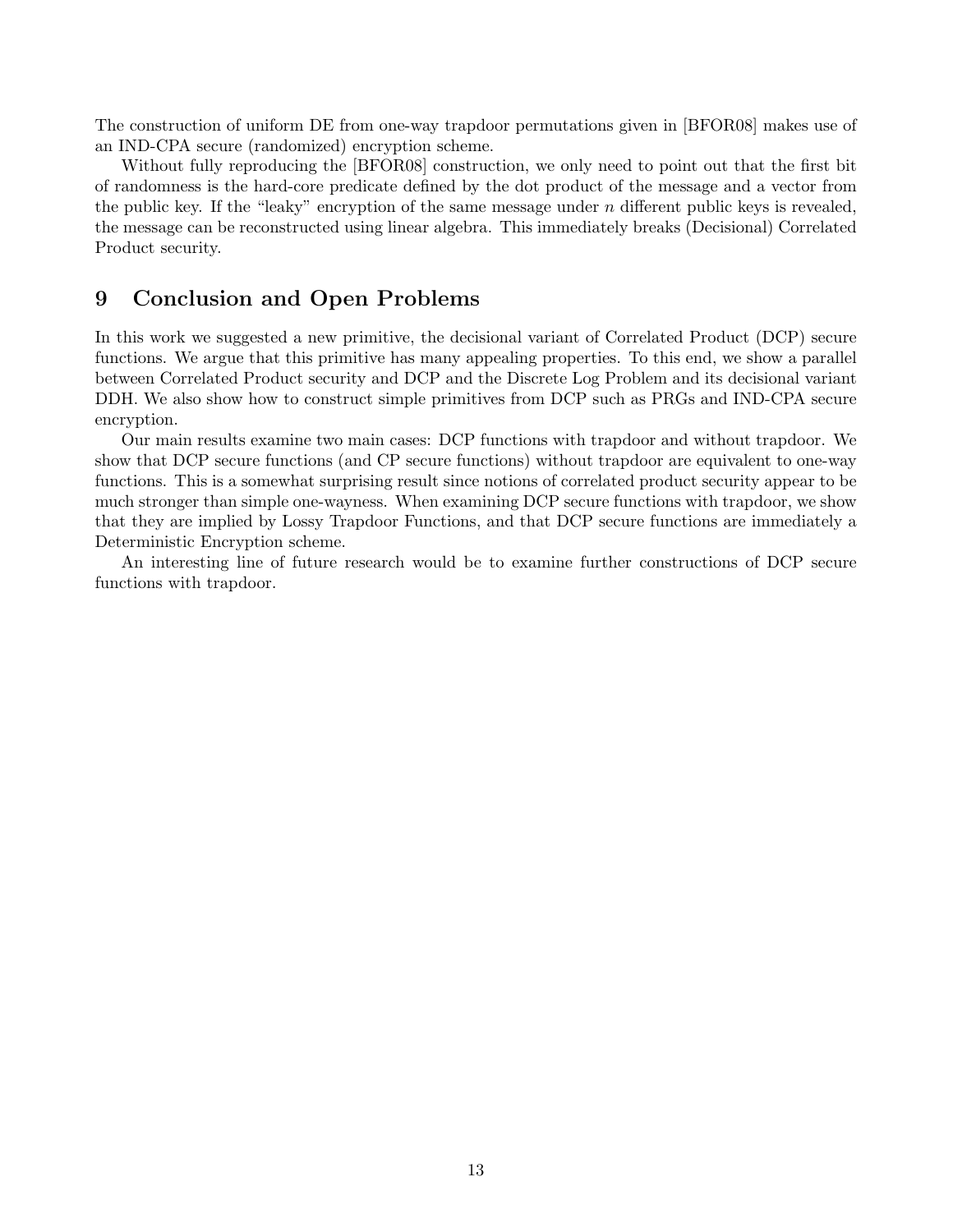## References

- [BBO07] Mihir Bellare, Alexandra Boldyreva, and Adam O'Neill. Deterministic and efficiently searchable encryption. In CRYPTO '07, volume 4622 of Lecture Notes in Computer Science, pages 535–552. Springer Berlin / Heidelberg, 2007.
- [BFO08] Alexandra Boldyreva, Serge Fehr, and Adam O'Neill. On notions of security for deterministic encryption, and efficient constructions without random oracles. In David Wagner, editor, CRYPTO '08, volume 5157 of Lecture Notes in Computer Science, pages 335–359. Springer, 2008.
- [BFOR08] Mihir Bellare, Marc Fischlin, Adam O'Neill, and Thomas Ristenpart. Deterministic encryption: Definitional equivalences and constructions without random oracles. In David Wagner, editor, CRYPTO '08, volume 5157 of Lecture Notes in Computer Science, pages 360–378. Springer, 2008.
- [FGK+10] David Mandell Freeman, Oded Goldreich, Eike Kiltz, Alon Rosen, and Gil Segev. More constructions of lossy and correlation-secure trapdoor functions. In Public Key Cryptography 2010 (PKC 2010), Lecture Notes in Computer Science, 2010. To appear.
- [GGM86] Oded Goldreich, Shafi Goldwasser, and Silvio Micali. How to construct random functions. Journal of the ACM, 33(4):792–807, 1986.
- [HILL99] Johan Hastad, Russell Impagliazzo, Leonid A. Levin, and Michael Luby. A pseudorandom generator from any one-way function. SIAM J. Comput., 28(4):1364–1396, 1999.
- [ILL89] Russell Impagliazzo, Leonid A. Levin, and Michael Luby. Pseudo-random generation from one-way functions (extended abstract). In STOC 89, pages 12–24, 1989.
- [IZ89] Russell Impagliazzo and David Zuckerman. How to recycle random bits. In FOCS '89, pages 248–253, 1989.
- [Pei09] Chris Peikert. Public-key cryptosystems from the worst-case shortest vector problem: extended abstract. In STOC '09: Proceedings of the 41st annual ACM symposium on Theory of computing, pages 333–342, New York, NY, USA, 2009. ACM.
- [PW08] Chris Peikert and Brent Waters. Lossy trapdoor functions and their applications. In STOC '08: Proceedings of the 40th annual ACM symposium on Theory of computing, pages 187– 196, New York, NY, USA, 2008. ACM.
- [RS08] Alon Rosen and Gil Segev. Efficient lossy trapdoor functions based on the composite residuosity assumption. http://eprint.iacr.org/2008/134, 2008.
- [RS09] Alon Rosen and Gil Segev. Chosen-ciphertext security via correlated products. In TCC '09: Proceedings of the 6th Theory of Cryptography Conference on Theory of Cryptography, pages 419–436, Berlin, Heidelberg, 2009. Springer-Verlag.
- [Vah10] Yevgeniy Vahlis. Two is a crowd? a black-box separation of one-wayness and security under correlated inputs. In TCC '10, volume 5978 of Lecture Notes in Computer Science, pages 165–182. Springer Berlin / Heidelberg, 2010.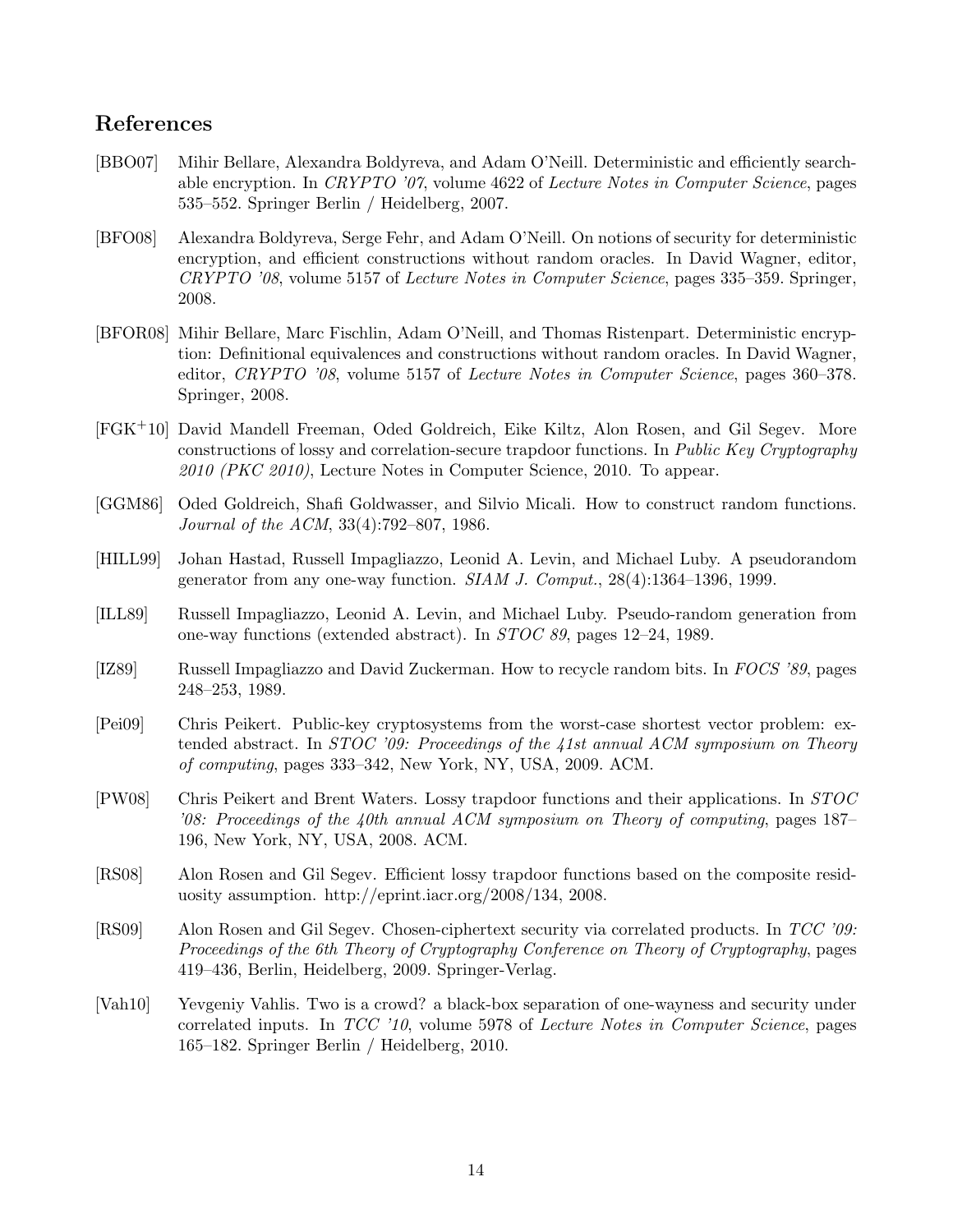# Appendix

# A Review of Definitions

#### A.1 Discrete Log and Decisional Diffie-Hellman Assumptions

Recall the Discrete Log and DDH assumptions.

Let  $\mathcal{G} = \mathcal{G}(\lambda)$  be a family of cyclic groups indexed by the security parameter  $\lambda$ . With  $|\mathcal{G}| = \ell = \ell(\lambda)$ .

**Definition 5.** We say that the Discrete Log Problem is hard in  $\mathcal G$  if for all PPT adversaries  $A$ , we have

$$
\Pr[g \stackrel{\$}{\leftarrow} \mathcal{G}, x \stackrel{\$}{\leftarrow} \mathbb{Z}/\ell\mathbb{Z}, h \leftarrow g^x, y \leftarrow A(g, h); x = y] < \epsilon(\lambda)
$$

where  $\epsilon(\lambda)$  is a negligible function.

**Definition 6.** We say that the Decisional Diffie Hellman (DDH) problem is hard in  $\mathcal{G}$  if the two distributions

$$
\{(g, h, g^a, h^a)\} \qquad \{(g, h, g^a, h^b)\}
$$

are computationally indistinguishable, where  $g, h \stackrel{\$}{\leftarrow} \mathcal{G}$  and  $a, b \stackrel{\$}{\leftarrow} \mathbb{Z}/\ell \mathbb{Z}$ .

#### A.2 Deterministic Encryption

Deterministic Encryption was formally introduced in [BBO07], and many equivalent definitions and constructions were made in [BFO08], [BFOR08]. Although there are many equivalent definitions of security for a deterministic cryptosystem, we present the one that appears in [BBO07], since it will be the easiest for us to work with in our constructions.

Definition 7. (Deterministic Encryption/PRIV1)

Let  $(G, E, D)$  be a Public Key Cryptosystem (PKC), we say that  $(G, E, D)$  is PRIV1 secure if

$$
\left|\Pr\left[A^{\text{privreal}}=1\right]-\Pr\left[A^{\text{privideal}}=1\right]\right|<\nu
$$

for some negligible function  $\nu$ , and where the games privreal and privideal are defined in Figure 4.

| PRIV1 Real                                             | PRIV1 Ideal                                            |
|--------------------------------------------------------|--------------------------------------------------------|
| $(pk, sk) \stackrel{\$}{\leftarrow} K(1^{\lambda})$    | $(pk, sk) \stackrel{\$}{\leftarrow} K(1^{\lambda})$    |
| $(x_1,t_1) \stackrel{\$}{\leftarrow} A_m(1^{\lambda})$ | $(x_0,t_0) \stackrel{\$}{\leftarrow} A_m(1^{\lambda})$ |
| $c \stackrel{\$}{\leftarrow} E(1^{\lambda}, p k, x_1)$ | $(x_1,t_1) \stackrel{\$}{\leftarrow} A_m(1^{\lambda})$ |
| $g \stackrel{\$}{\leftarrow} A_q(1^{\lambda}, pk, c)$  | $c \stackrel{\$}{\leftarrow} E(1^{\lambda}, p k, x_0)$ |
| If $q = t_1$ then return 1 else return 0.              | $g \stackrel{\$}{\leftarrow} A_q(1^{\lambda}, pk, c)$  |
|                                                        | If $g = t_1$ then return 1 else return 0.              |

Figure 4: PRIV1 Security for Deterministic Encryption

More explicitly, in the real game,

- The challenger generates a public/private key pair.
- The message adversary generates a plaintext  $x_1$  and some side information  $t_1$  about  $x_1$ .